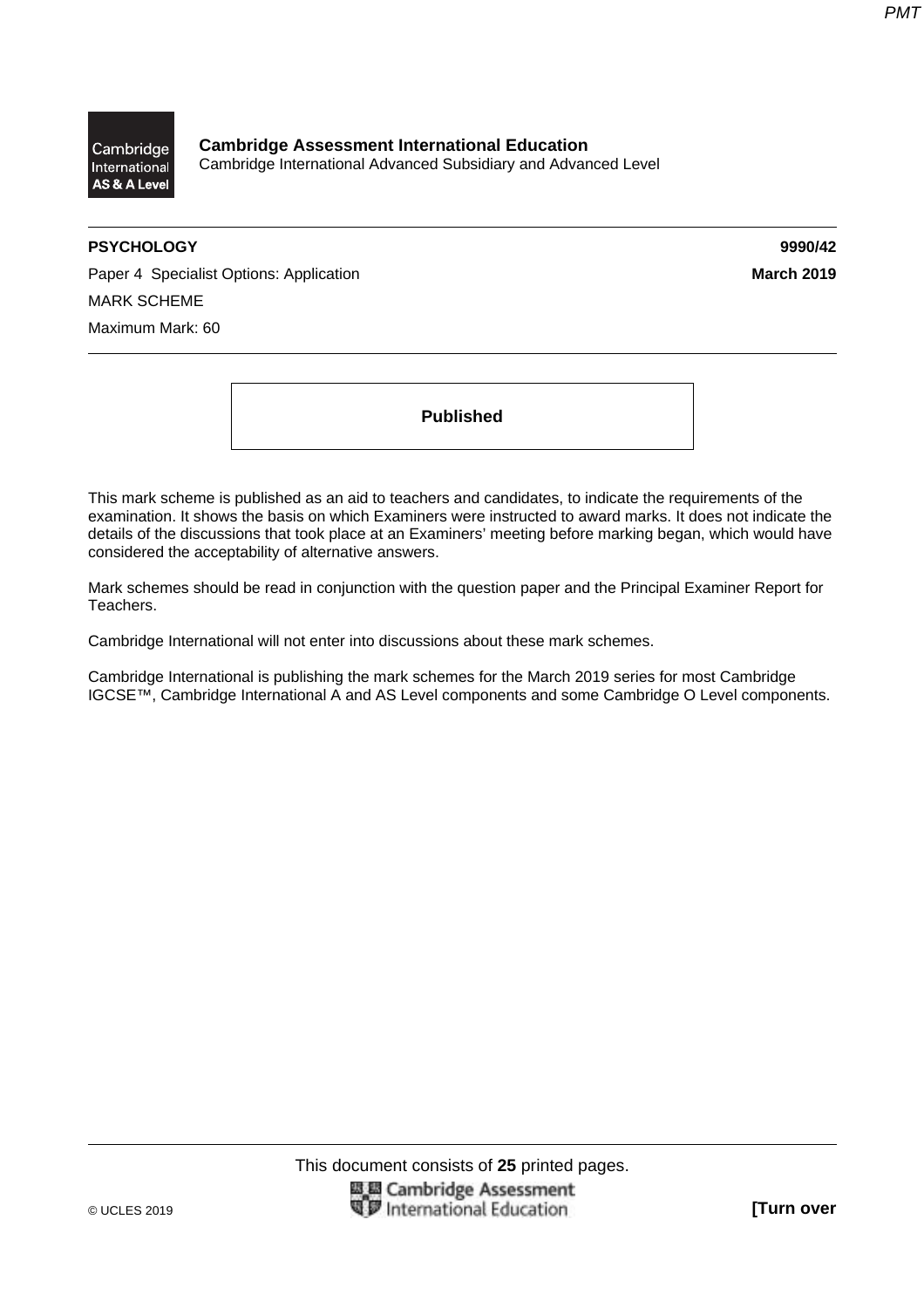*PMT*

# **Generic Marking Principles**

These general marking principles must be applied by all examiners when marking candidate answers. They should be applied alongside the specific content of the mark scheme or generic level descriptors for a question. Each question paper and mark scheme will also comply with these marking principles.

GENERIC MARKING PRINCIPLE 1:

Marks must be awarded in line with:

- the specific content of the mark scheme or the generic level descriptors for the question
- the specific skills defined in the mark scheme or in the generic level descriptors for the question
- the standard of response required by a candidate as exemplified by the standardisation scripts.

GENERIC MARKING PRINCIPLE 2:

Marks awarded are always **whole marks** (not half marks, or other fractions).

GENERIC MARKING PRINCIPLE 3:

Marks must be awarded **positively**:

- marks are awarded for correct/valid answers, as defined in the mark scheme. However, credit is given for valid answers which go beyond the scope of the syllabus and mark scheme, referring to your Team Leader as appropriate
- marks are awarded when candidates clearly demonstrate what they know and can do
- marks are not deducted for errors
- marks are not deducted for omissions
- answers should only be judged on the quality of spelling, punctuation and grammar when these features are specifically assessed by the question as indicated by the mark scheme. The meaning, however, should be unambiguous.

GENERIC MARKING PRINCIPLE 4:

Rules must be applied consistently e.g. in situations where candidates have not followed instructions or in the application of generic level descriptors.

GENERIC MARKING PRINCIPLE 5:

Marks should be awarded using the full range of marks defined in the mark scheme for the question (however; the use of the full mark range may be limited according to the quality of the candidate responses seen).

GENERIC MARKING PRINCIPLE 6:

Marks awarded are based solely on the requirements as defined in the mark scheme. Marks should not be awarded with grade thresholds or grade descriptors in mind.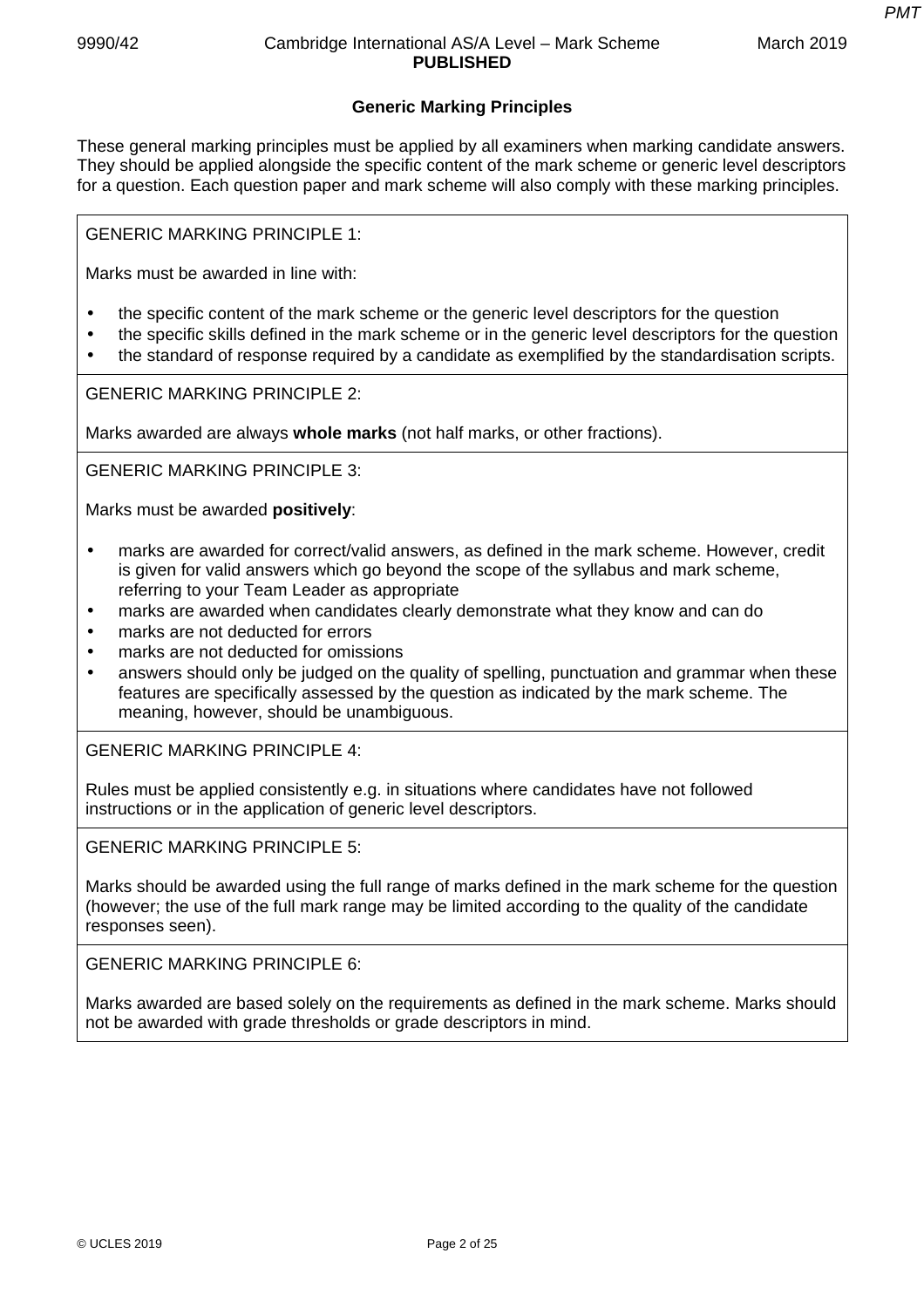*PMT*

# **9990/4 March 2019 42**

# **Each option has three questions:**

# **Section A: (stimulus) Answer two questions from choice of four: (a)=2, (b)=4, (c)=4 and (d)=5 [15 total]**

Section A: candidates answer two questions from a choice of four, based on the two specialist options they have studied. Each question is based on stimulus material and is divided into four parts. There are

2 marks for part **(a)**, 4 marks for part **(b)**, 4 marks for part **(c)** and 5 marks for part **(d)**.

# **Section B: (design) Answer one question from choice of four: (a) = 10 marks, (b) = 8 marks [18 total]**

Section B: candidates answer one design-based question from a choice of four, based on either of the two specialist options they have studied. The question is divided into two parts. There are 10 marks for part **(a)** and 8 marks for part **(b)**.

# **Section C: (e) Answer one question from choice of four 12 marks. TOTAL MARKS = 60**

Section C: candidates answer one essay question from a choice of four, based on either of the two specialist options they have studied. There are 12 marks for this question.

Questions will require candidates to consider approaches, research methods and issues and debates. The questions will be based on two topic areas (a, b, c, d, e) covered within the chosen specialist option. The two topic areas for each specialist option will be different to the two topic areas assessed in Paper 3.

*In order to achieve the same standard across all questions in a Section, the same generic mark schemes are used for each option. These mark schemes are as follows.*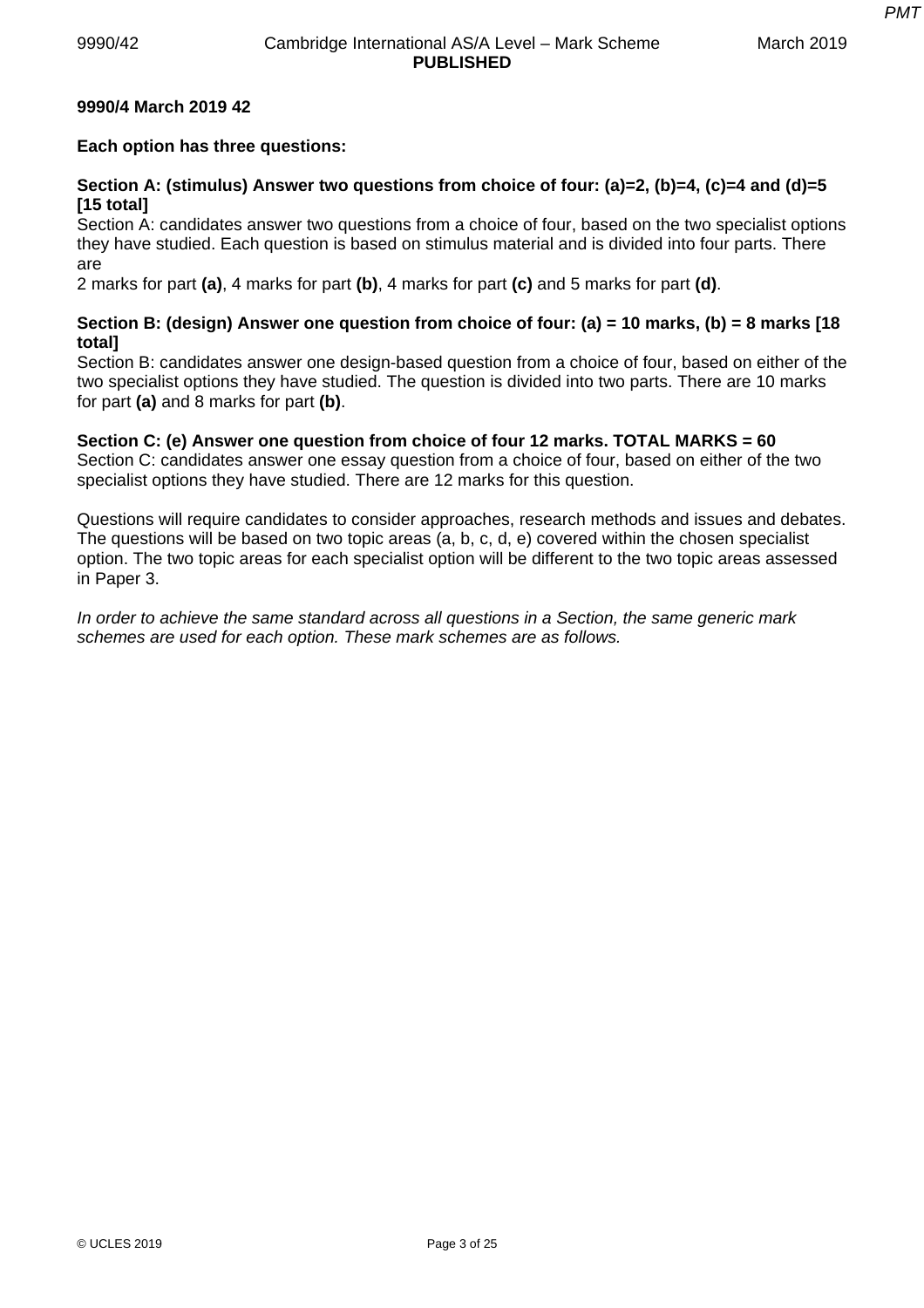|     |         | Section A: Stimulus (Generic response descriptor)                                                                                                                                                                                                                                                                                               |
|-----|---------|-------------------------------------------------------------------------------------------------------------------------------------------------------------------------------------------------------------------------------------------------------------------------------------------------------------------------------------------------|
| (a) | $0 - 2$ | <b>1 mark</b> for basic answer e.g. identification.<br>1 mark for elaboration/example.                                                                                                                                                                                                                                                          |
| (b) | $0 - 4$ | Questions have one or two requirements<br>If 1 mark for one aspect: [1 mark max] 1 mark for identification or statement.<br>If 2 marks for two aspects: [2 + 2 marks] 1 mark basic answer. 2 marks                                                                                                                                              |
| (c) | $0 - 4$ | elaboration $\times$ 2<br>If 4 marks for one aspect: [4 marks] 1–2 marks basic answer. 3–4 marks<br>detailed answer/elaboration.<br>Partial answers score half marks (i.e. 4 to 2 or 2 to 1)                                                                                                                                                    |
| (d) | $0 - 5$ | Question requires <b>discussion</b> . Question always <b>plural</b> of each argument.<br>Question always requires conclusion.<br>1 mark for each for/against argument (however detailed) up to 4 max. 1 mark for<br>conclusion.<br><b>Note:</b> If three (or more) arguments for one side, best two credited. If one side<br>only, max 2 marks. |
| 0   | 0       | No response worthy of credit.                                                                                                                                                                                                                                                                                                                   |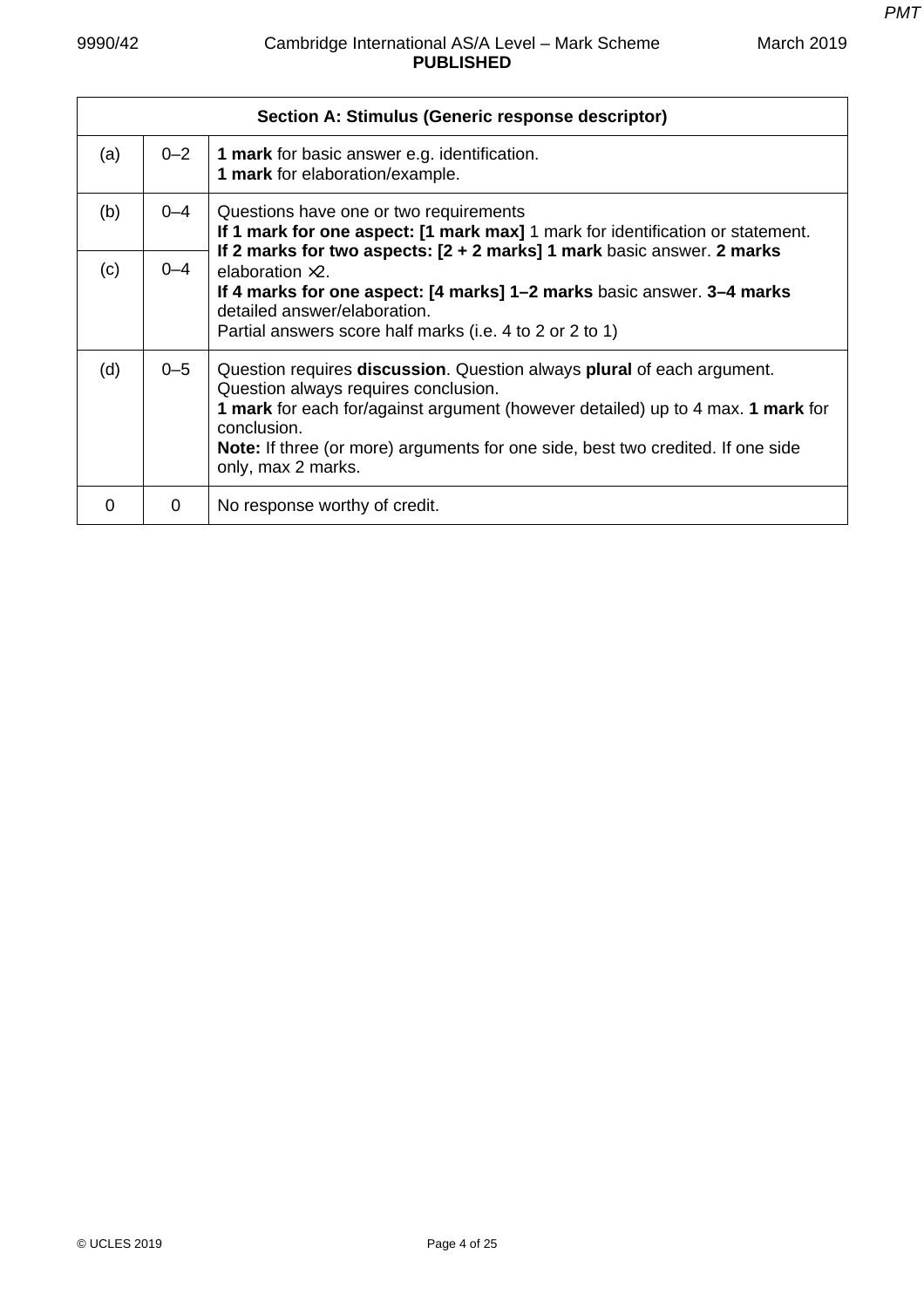|                                                                                                                                                                                                                                                                                                                                                                                                                                                                                                                                                                                                                                                                                                                    | Section C: Essay/Evaluate (Generic response descriptor) |                                                                                                                                                                                                                                                                                                                                                                                                                  |  |
|--------------------------------------------------------------------------------------------------------------------------------------------------------------------------------------------------------------------------------------------------------------------------------------------------------------------------------------------------------------------------------------------------------------------------------------------------------------------------------------------------------------------------------------------------------------------------------------------------------------------------------------------------------------------------------------------------------------------|---------------------------------------------------------|------------------------------------------------------------------------------------------------------------------------------------------------------------------------------------------------------------------------------------------------------------------------------------------------------------------------------------------------------------------------------------------------------------------|--|
| Level                                                                                                                                                                                                                                                                                                                                                                                                                                                                                                                                                                                                                                                                                                              | <b>Marks</b>                                            | <b>Level Descriptor</b>                                                                                                                                                                                                                                                                                                                                                                                          |  |
| <b>Note:</b> Questions are always worded in the same way: 'to what extent do you agree with this<br>statement? Use examples of research you have studied to support your answer'. However, the<br>words 'research' must be taken in the widest sense: (i) different examples can be used from the<br>same piece of research; (ii) examples from different pieces of research; (iii) examples from<br>methodology, such as a specific method or technique; (iv) examples from methodological issues<br>such as ethics, generalisations, quantitative/qualitative data; psychological versus physiological,<br>etc. (v) examples of debates and issues such as reductionism & holism; individual & situational, etc. |                                                         |                                                                                                                                                                                                                                                                                                                                                                                                                  |  |
| $\overline{4}$                                                                                                                                                                                                                                                                                                                                                                                                                                                                                                                                                                                                                                                                                                     | $10 - 12$                                               | Both sides of the argument are considered and are relevant to the question.<br>$\bullet$<br>Appropriate examples are included which fully support both sides.<br>$\bullet$<br>Discussion is detailed with good understanding and clear expression.<br>$\bullet$<br>A conclusion is drawn with appropriate justification.<br>$\bullet$                                                                            |  |
| 3                                                                                                                                                                                                                                                                                                                                                                                                                                                                                                                                                                                                                                                                                                                  | $7 - 9$                                                 | <b>Both sides</b> of the argument are considered and are relevant to the question.<br>$\bullet$<br>They may be imbalanced in terms of quality or quantity.<br>Some examples are included, are appropriate and often support both sides.<br>$\bullet$<br>The answer shows good discussion with reasonable understanding.<br>$\bullet$<br>A basic conclusion is drawn with little or no justification<br>$\bullet$ |  |
| $\overline{2}$                                                                                                                                                                                                                                                                                                                                                                                                                                                                                                                                                                                                                                                                                                     | $4 - 6$                                                 | Reasons are limited to <b>one side</b> of the argument.<br>$\bullet$<br>Limited reference to examples, or lack of detail.<br>$\bullet$<br>The answer shows some understanding.<br>$\bullet$<br>There is no conclusion.<br>$\bullet$                                                                                                                                                                              |  |
| 1                                                                                                                                                                                                                                                                                                                                                                                                                                                                                                                                                                                                                                                                                                                  | $1 - 3$                                                 | Anecdotal discussion, brief detail, minimal relevance. Very limited range.<br>$\bullet$<br>Discussion may be inaccurate or incomplete.<br>$\bullet$<br>May evaluate topic area studies, making only indirect reference to the<br>$\bullet$<br>question.                                                                                                                                                          |  |
| 0                                                                                                                                                                                                                                                                                                                                                                                                                                                                                                                                                                                                                                                                                                                  | $\mathbf 0$                                             | No response worthy of credit.<br>$\bullet$                                                                                                                                                                                                                                                                                                                                                                       |  |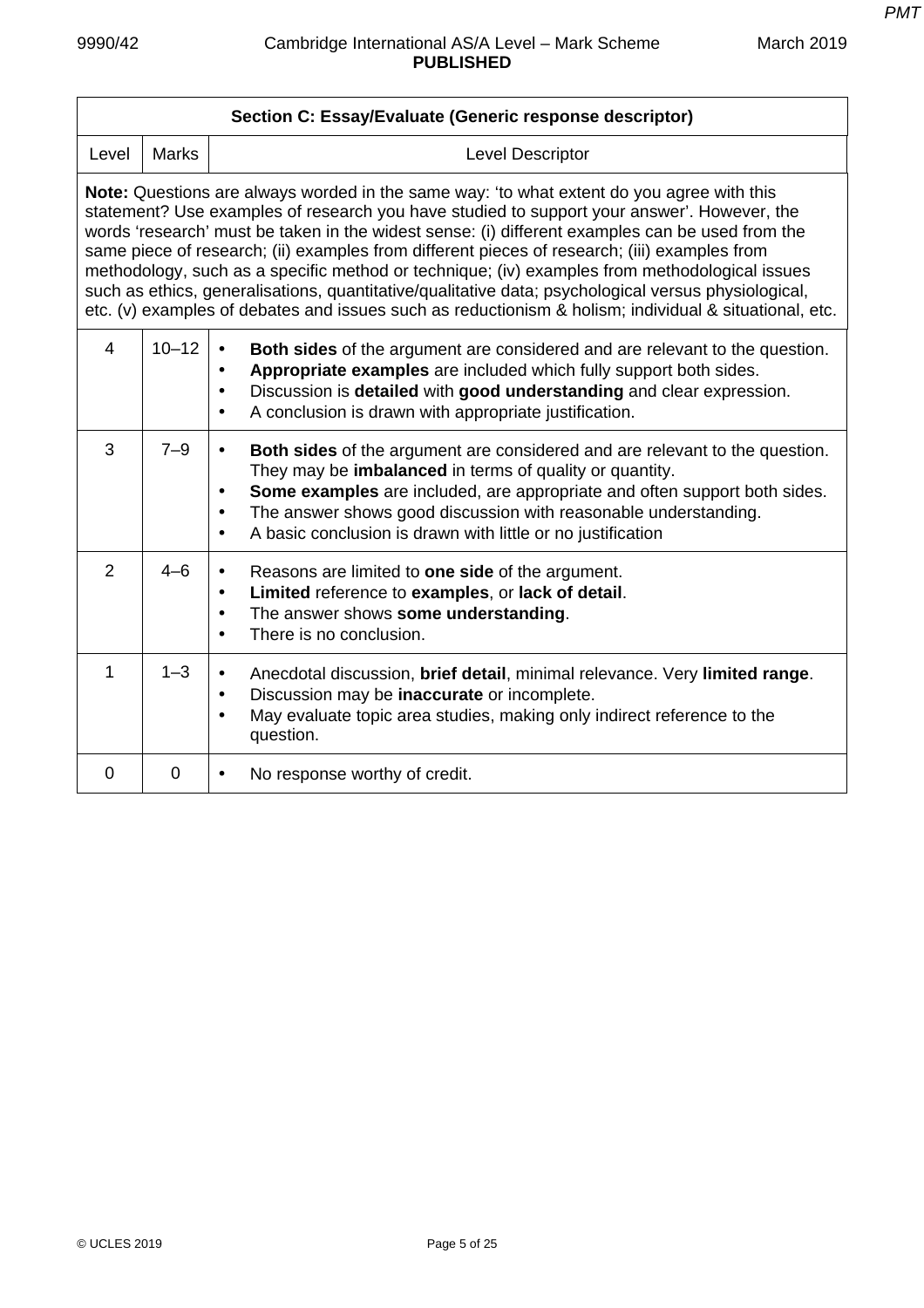*PMT*

| Section B: Design a study question part (a) (Generic response descriptor) |              |                                                                                                                                                                                                                                                                                                                                                                                                                                                                                                                                                                                                                                                                          |
|---------------------------------------------------------------------------|--------------|--------------------------------------------------------------------------------------------------------------------------------------------------------------------------------------------------------------------------------------------------------------------------------------------------------------------------------------------------------------------------------------------------------------------------------------------------------------------------------------------------------------------------------------------------------------------------------------------------------------------------------------------------------------------------|
| Level                                                                     | <b>Marks</b> | Level Descriptor                                                                                                                                                                                                                                                                                                                                                                                                                                                                                                                                                                                                                                                         |
| $\overline{4}$                                                            | $9 - 10$     | The design is appropriate to the named investigation and is based on<br>$\bullet$<br>thorough psychological knowledge.<br>The design is accurate, coherent and detailed, and it tests the proposed<br>$\bullet$<br>investigation competently.<br>Four or five design features are included. The features are clearly applied to<br>$\bullet$<br>the design throughout the answer and the candidate clearly understands the<br>main features involved in designing an investigation.<br>The response has proposed an appropriate design, has applied a range of<br>$\bullet$<br>relevant methodological design features with competence and shown clear<br>understanding. |
| 3                                                                         | $7 - 8$      | The design is appropriate to the named investigation and is based on good<br>$\bullet$<br>psychological knowledge.<br>The design is accurate, coherent and detailed, and it tests the propose<br>$\bullet$<br>investigation competently.<br>Two or three design features are included. The features are often applied to<br>$\bullet$<br>the design and the candidate shows good understanding in places.<br>The response has proposed an appropriate design, has applied some<br>$\bullet$<br>relevant methodological design features and has shown good understanding.                                                                                                 |
| $\overline{2}$                                                            | $4 - 6$      | The design is mostly appropriate to the named investigation and is based on<br>$\bullet$<br>psychological knowledge.<br>The design is mostly accurate, coherent and detailed in places and it tests the<br>$\bullet$<br>proposed investigation.<br>Design features are limited in their understanding.<br>$\bullet$                                                                                                                                                                                                                                                                                                                                                      |
| $\mathbf{1}$                                                              | $1 - 3$      | The design may not be appropriate to the named investigation and use of<br>$\bullet$<br>terminology is sparse or absent. Basic psychological understanding is shown.<br>The design lacks coherence and is limited in understanding.<br>$\bullet$<br>One or two appropriate design features are identified but incorrectly applied.<br>$\bullet$<br>The response lacks detail.                                                                                                                                                                                                                                                                                            |
| $\overline{0}$                                                            | $\mathbf 0$  | No response worthy of credit.<br>$\bullet$                                                                                                                                                                                                                                                                                                                                                                                                                                                                                                                                                                                                                               |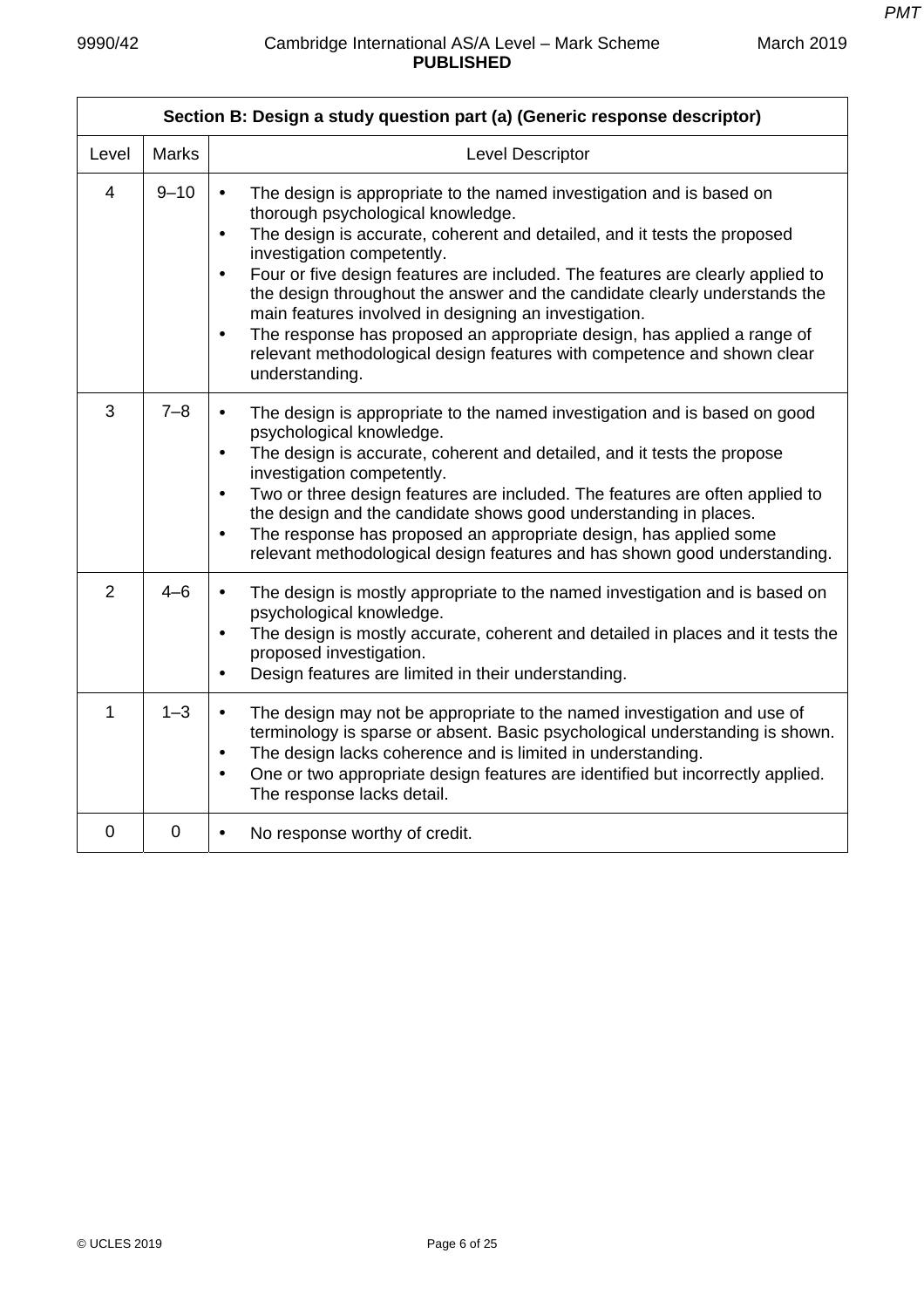*PMT*

|                | Section B: Explain a study question part (b) (Generic response descriptor) |                                                                                                                                                                                                                                                                                                                                                                                                                                                                                                                                                                                              |  |
|----------------|----------------------------------------------------------------------------|----------------------------------------------------------------------------------------------------------------------------------------------------------------------------------------------------------------------------------------------------------------------------------------------------------------------------------------------------------------------------------------------------------------------------------------------------------------------------------------------------------------------------------------------------------------------------------------------|--|
| Level          | <b>Marks</b>                                                               | Level Descriptor                                                                                                                                                                                                                                                                                                                                                                                                                                                                                                                                                                             |  |
| 3              | $6 - 8$                                                                    | Quality and depth of explanation is thorough.<br>$\bullet$<br>Description of knowledge is accurate, coherent and detailed.<br>$\bullet$<br>Use of terms is accurate and use of psychological terminology is<br>$\bullet$<br>comprehensive.<br>Understanding of methodology (such as elaboration, use of example, quality<br>$\bullet$<br>of description) is very good.<br>The design is effectively explained in relation to the topic area.<br>$\bullet$<br>There is a balance of methodology and topic area/relevant study knowledge.<br>$\bullet$                                         |  |
| $\overline{2}$ | $4 - 5$                                                                    | Quality of explanation and depth of explanation is competent.<br>$\bullet$<br>Description of knowledge is mainly accurate, coherent and reasonably<br>$\bullet$<br>detailed.<br>Use of terms is mainly accurate and use of psychological terminology is<br>$\bullet$<br>competent.<br>Understanding of methodology (such as elaboration, use of example, quality<br>$\bullet$<br>of description) is good.<br>The design is adequately explained in relation to the topic area.<br>$\bullet$<br>There is an imbalance of methodology and topic area/relevant study<br>$\bullet$<br>knowledge. |  |
| 1              | $1 - 3$                                                                    | Quality of explanation and depth of explanation is basic.<br>$\bullet$<br>Description of knowledge is often accurate, generally coherent, but lacks<br>$\bullet$<br>detail.<br>Use of terms is basic and use of psychological terminology is adequate.<br>$\bullet$<br>Understanding of methodology (such as elaboration, use of example, quality<br>$\bullet$<br>of description) is limited.<br>The design is poorly explained in relation to the topic area.<br>$\bullet$<br>There is an imbalance of methodology and topic area/relevant study<br>$\bullet$<br>knowledge.                 |  |
| 0              | 0                                                                          | No response worthy of credit<br>$\bullet$                                                                                                                                                                                                                                                                                                                                                                                                                                                                                                                                                    |  |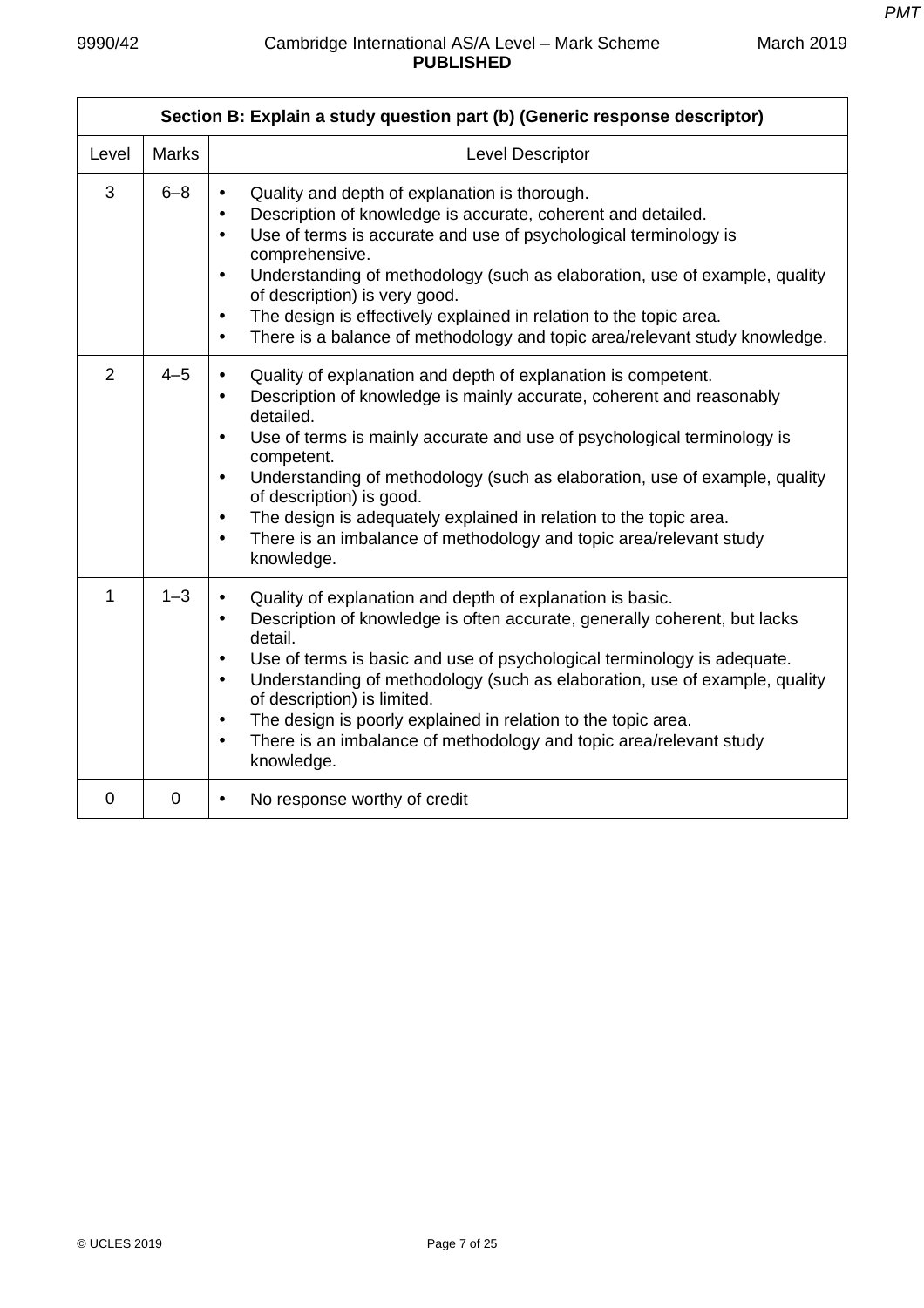| <b>Question</b> | <b>Answer</b>                                                                                                                                                                                                                                                                                                                                                                                                                                                                                                                                                                                                                                                                                                                                                                                                | <b>Marks</b> |
|-----------------|--------------------------------------------------------------------------------------------------------------------------------------------------------------------------------------------------------------------------------------------------------------------------------------------------------------------------------------------------------------------------------------------------------------------------------------------------------------------------------------------------------------------------------------------------------------------------------------------------------------------------------------------------------------------------------------------------------------------------------------------------------------------------------------------------------------|--------------|
|                 | Section A: Stimulus question Psychology and abnormality                                                                                                                                                                                                                                                                                                                                                                                                                                                                                                                                                                                                                                                                                                                                                      |              |
| 1               | Explanations of obsessive-compulsive disorder (OCD)<br>genetic<br>biomedical<br>biochemical<br>explanations of<br>obsessi ve-compulsi ve disorder<br>neurological<br>(OCD)<br>alternative<br>cognitive<br>explanations                                                                                                                                                                                                                                                                                                                                                                                                                                                                                                                                                                                       |              |
| 1(a)            | Fig.1.1<br>Outline one neurological explanation of obsessive-compulsive<br>disorder (OCD).<br>Most likely answer (other appropriate responses to be credited):<br>Neurological – explanations involving abnormalities of brain structure<br>and function such as abnormalities of basal ganglia and related regions.<br>These regions convert sensory input into thoughts and behaviours, and<br>if these regions do not regulate activity (e.g. they become over-<br>stimulated) it could explain recurring thoughts and behaviour.<br><b>0 marks</b> for any other explanation such as a biochemical explanation which<br>involves hormones and neurotransmitters such as oxytocin, or genetic<br>explanation.<br>Marks: 1 mark basic answer (simple description), 2 marks detailed<br>answer/elaboration. | $\mathbf{2}$ |
| 1(b)            | Outline one genetic explanation of OCD and one biochemical<br>explanation of OCD.<br>Most likely answer (other appropriate responses to be credited):<br>genetic: genes cause OCD. Mattheisen et al. (2015) found genes<br>PTPRD and SLITRK3 were associated with OCD. Taj et al. (2013)<br>found gene DRD4 was related to uptake of dopamine.<br><b>biochemical:</b> Altemus et al. (1993) suggest that OCD is caused by low<br>$\bullet$<br>serotonin levels. Humble et al (2011) found high levels of oxytocin<br>positively correlated with early onset OCD.<br><b>Marks:</b> 1 mark basic answer (simple description of what it is), 2 marks<br>detailed answer/elaboration or use of example ×2. Names of studies not<br>required for max marks; studies are examples of what might be quoted.         | 4            |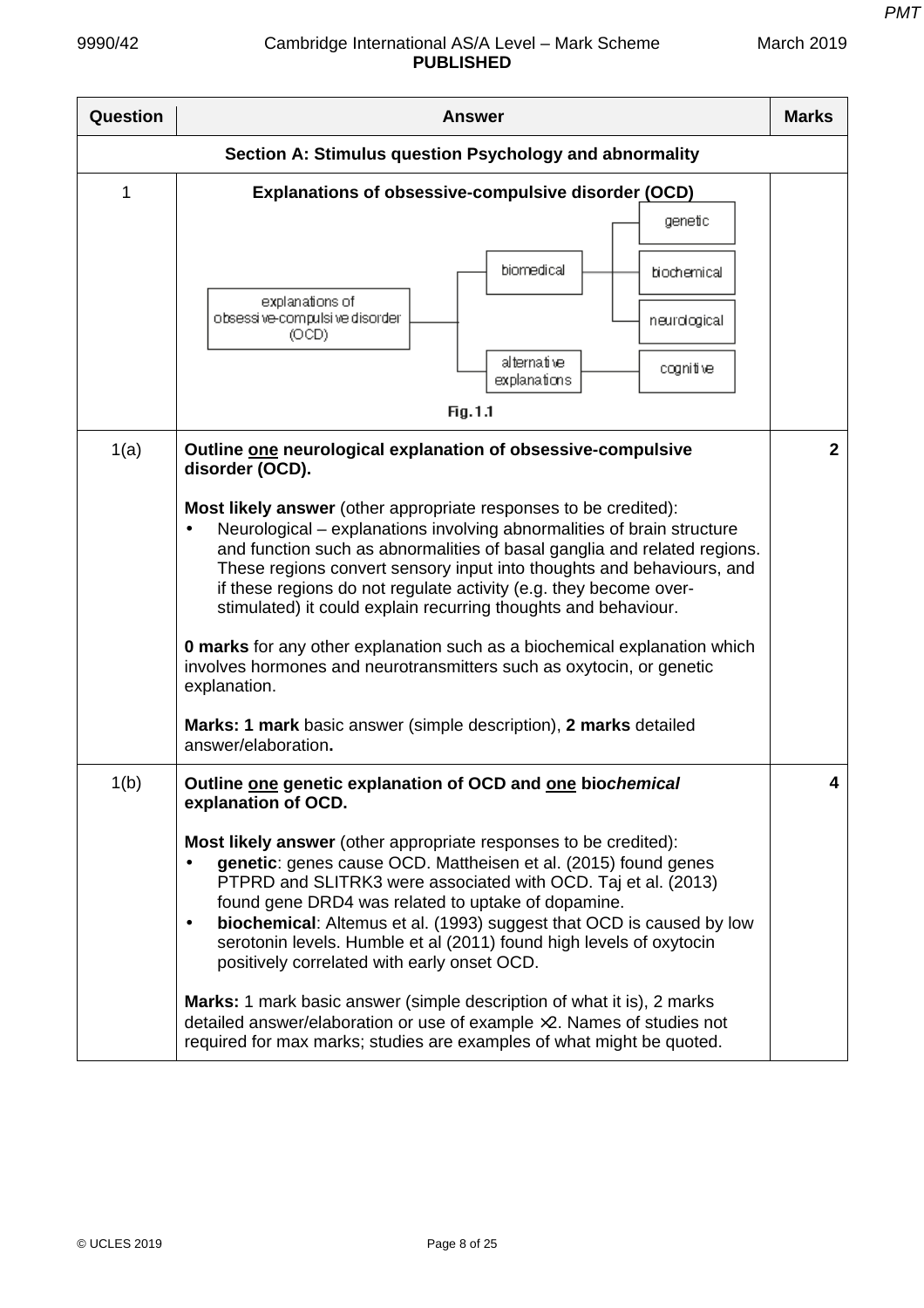| Question | <b>Answer</b>                                                                                                                                                                                                                                                                                                                                                                                                                                                                                                                                                                                                                                                                | <b>Marks</b> |
|----------|------------------------------------------------------------------------------------------------------------------------------------------------------------------------------------------------------------------------------------------------------------------------------------------------------------------------------------------------------------------------------------------------------------------------------------------------------------------------------------------------------------------------------------------------------------------------------------------------------------------------------------------------------------------------------|--------------|
| 1(c)     | Suggest two ways in which one biomedical explanation differs from<br>cognitive explanations for OCD.                                                                                                                                                                                                                                                                                                                                                                                                                                                                                                                                                                         | 4            |
|          | Most likely answer (other appropriate responses to be credited):<br>Biomedical assumes causes are biological (genetic, neurological,<br>chemical)<br>The cognitive explanation assumes thoughts cause OCD<br>Biomedical assumes drug treatments are best way to treat OCD. The<br>$\bullet$<br>cognitive explanation would focus on cognitive-behaviour therapy to<br>target obsessions, compulsions or both<br>Genetic/neurological is nature, cognitive is nurture<br>$\bullet$<br>Genetic/neurological is biological determinism, cognitive is, perhaps,<br>$\bullet$<br>free-will<br><b>Marks:</b> 1 mark basic answer, 2 marks detailed answer/elaboration $\times 2$ . |              |
| 1(d)     | Discuss the strengths and weaknesses of the biomedical explanation                                                                                                                                                                                                                                                                                                                                                                                                                                                                                                                                                                                                           | 5            |
|          | of OCD. You should include a conclusion in your answer.                                                                                                                                                                                                                                                                                                                                                                                                                                                                                                                                                                                                                      |              |
|          | Most likely answer (other appropriate responses to be credited):                                                                                                                                                                                                                                                                                                                                                                                                                                                                                                                                                                                                             |              |
|          | <b>Strengths:</b><br>Genetics/chemicals can be studied objectively = scientific data.<br>$\bullet$<br>Studies can be done experimentally, with cause and effect, and can be<br>$\bullet$<br>replicated.<br>Studies of biology are more likely to be generalised because all people<br>$\bullet$<br>have the same biological functions<br><b>Weaknesses:</b>                                                                                                                                                                                                                                                                                                                  |              |
|          | Biomedical explanations are reductionist, reducing what could be a<br>$\bullet$<br>complex cognitive phenomenon to nothing more than 'chemicals'.<br>Biological explanations cannot be generalised because although people<br>$\bullet$<br>have the same biological functioning, there are individual differences in<br>the amount of a particular chemical, such as too much or too little of a<br>chemical causing an imbalance.<br>Biomedical explanations are reductionist because they don't consider<br>$\bullet$<br>the <i>interaction</i> between chemicals etc. and a person's interactions with<br>other people, their learning, etc.                              |              |
|          | <b>Conclusion:</b> any appropriate conclusion drawn from the discussion that has<br>been presented. 1 mark if appropriate.                                                                                                                                                                                                                                                                                                                                                                                                                                                                                                                                                   |              |
|          | Marks: Question requires discussion. Question always plural of each<br>argument. Question always requires conclusion.<br>1 mark for each strength/weakness (however detailed) and related to<br>$\bullet$<br>the question up to 4 max.<br>1 mark for two strengths unrelated to the question. 1 mark for two<br>$\bullet$<br>weaknesses unrelated to the question.<br>1 mark for conclusion.<br>$\bullet$<br>Note: If three (or more) arguments for one side, best two credited. If<br>strength or weakness only, max 2 marks.                                                                                                                                               |              |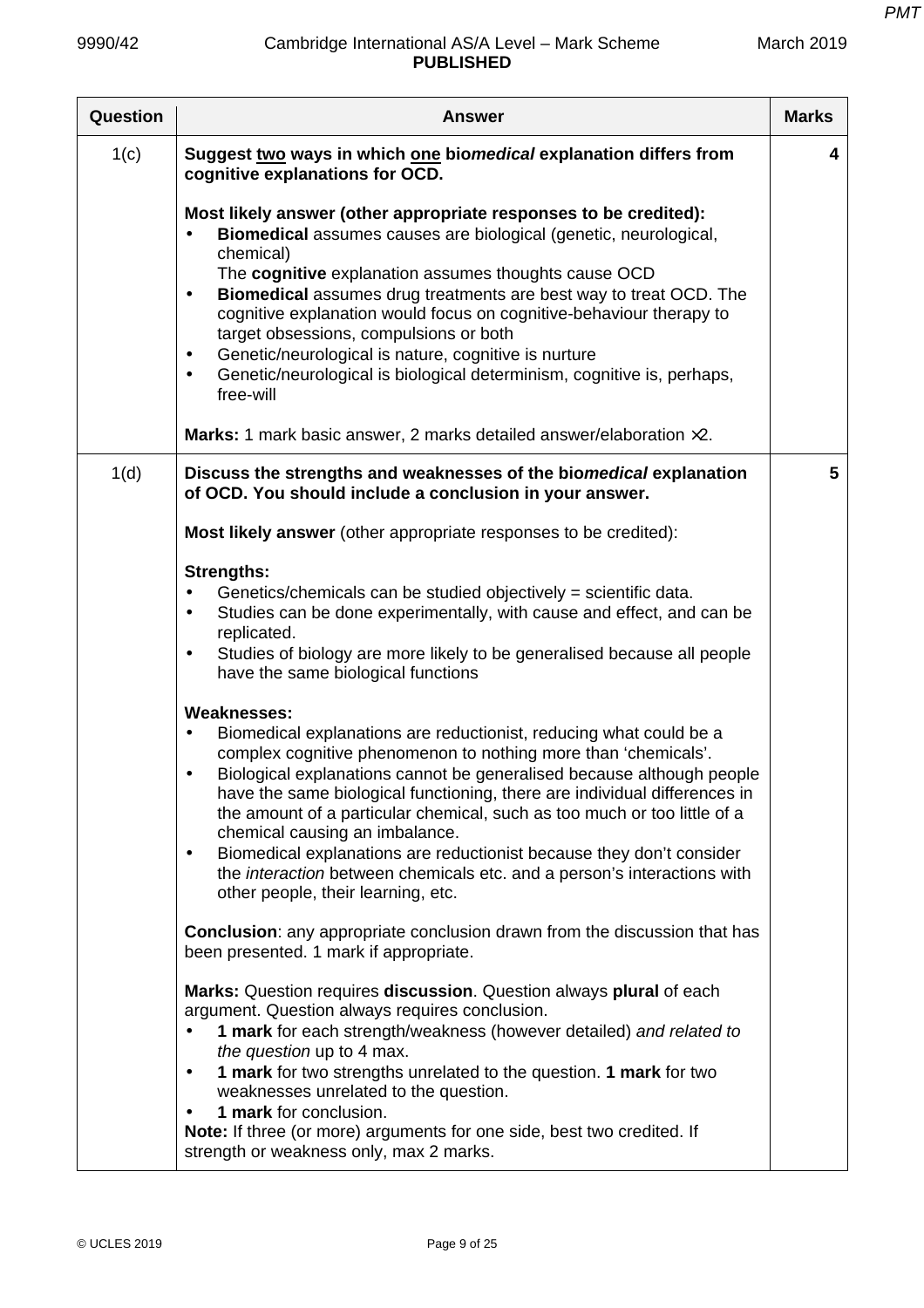| <b>PMT</b> |  |
|------------|--|
|            |  |

| Question       | Answer                                                                                                                                                                                                                                                                                                                                                                                                                                                                                                                                                                                                                                                                                                                                                                                                                                                                                                                                                 | <b>Marks</b> |
|----------------|--------------------------------------------------------------------------------------------------------------------------------------------------------------------------------------------------------------------------------------------------------------------------------------------------------------------------------------------------------------------------------------------------------------------------------------------------------------------------------------------------------------------------------------------------------------------------------------------------------------------------------------------------------------------------------------------------------------------------------------------------------------------------------------------------------------------------------------------------------------------------------------------------------------------------------------------------------|--------------|
| $\overline{2}$ | The study by Atalay et al. (2012) used several different ways to<br>investigate which product on a shelf in a shop customers were more<br>likely to choose.<br>Drink B<br>Drink C<br>Drink A<br>Fig. 2.1                                                                                                                                                                                                                                                                                                                                                                                                                                                                                                                                                                                                                                                                                                                                               |              |
| 2(a)           | Explain what is meant by the term 'planogram'.                                                                                                                                                                                                                                                                                                                                                                                                                                                                                                                                                                                                                                                                                                                                                                                                                                                                                                         | $\mathbf{2}$ |
|                | Most likely answer (other appropriate responses to be credited):<br>A visual diagram or drawing that provides detail of where every product<br>in a retail store should be placed.<br>It can be specific (items on one shelf) in a specific aisle (or section) or<br>$\bullet$<br>be general (the whole store).<br>It has two functions: product placement and improved sales.<br>$\bullet$<br>Marks: 1 mark basic answer (simple description), 2 marks detailed<br>answer/elaboration.                                                                                                                                                                                                                                                                                                                                                                                                                                                                |              |
| 2(b)           | Outline two findings from this study.<br>Quotes from study:<br>a centrally located brand within a product category is chosen more often<br>$\bullet$<br>even when it is not placed in the centre of the shelf or the visual field.<br>horizontal centrality on choice was found across three different studies<br>$\bullet$<br>and product categories (vitamins, meal replacement bars, and energy<br>drinks).<br>brands in the horizontal centre receive more visual attention.<br>$\bullet$<br>There is an initial central fixation bias, a tendency to look first at the<br>$\bullet$<br>central option, and a central gaze cascade effect, progressively<br>increasing attention focused on the central option right prior to decision.<br>A product is more likely to sell if it is placed centrally on a shelf.<br>٠<br>Marks: 1 mark basic answer (simple description of finding), 2 marks<br>detailed answer/elaboration or use of example ×2. | 4            |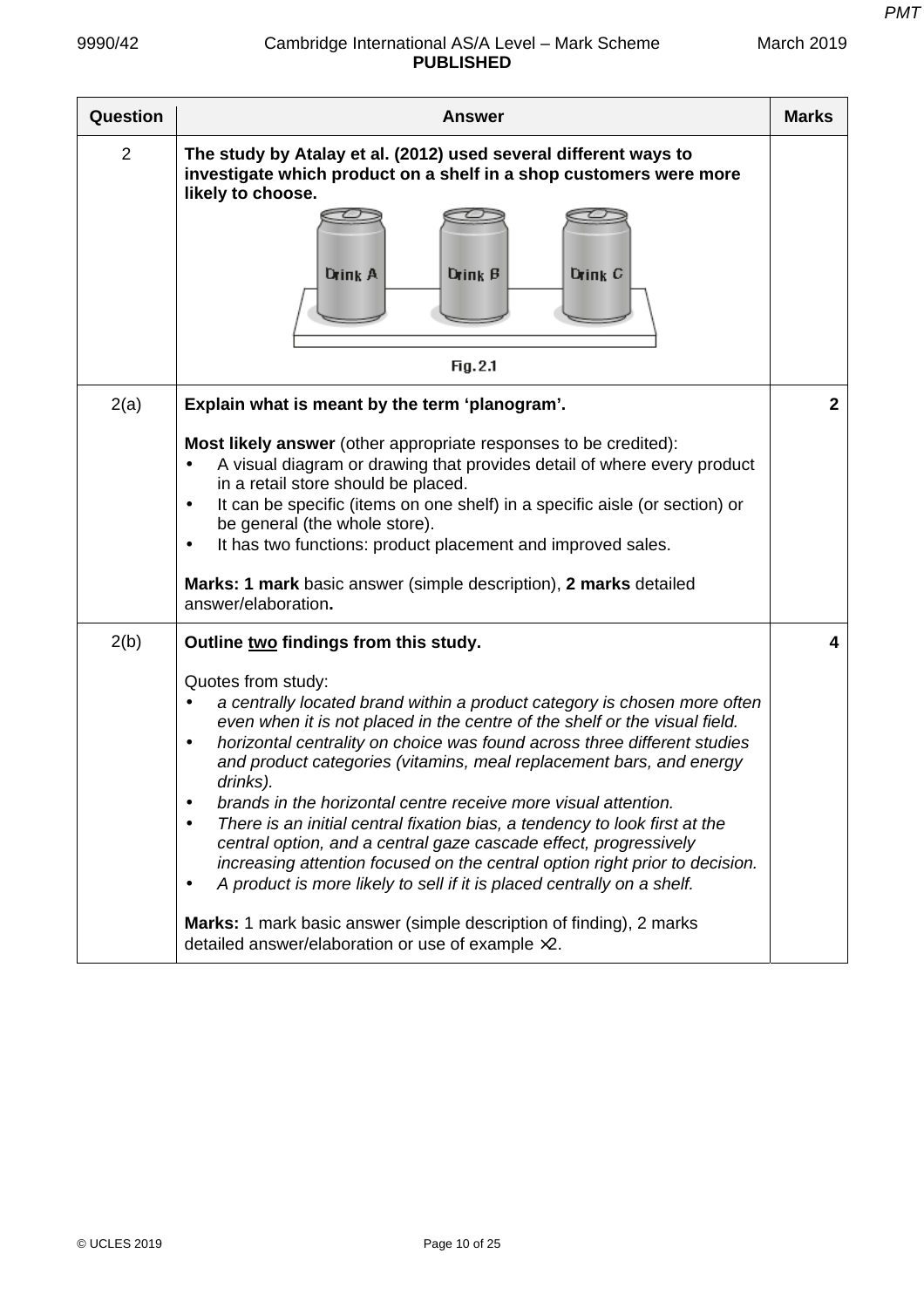| <b>Question</b> | <b>Answer</b>                                                                                                                                                                                                                                                                                                                                                                                                                                                                                                                                                                                                                                                                                                                    | <b>Marks</b> |
|-----------------|----------------------------------------------------------------------------------------------------------------------------------------------------------------------------------------------------------------------------------------------------------------------------------------------------------------------------------------------------------------------------------------------------------------------------------------------------------------------------------------------------------------------------------------------------------------------------------------------------------------------------------------------------------------------------------------------------------------------------------|--------------|
| 2(c)            | Suggest how each of these findings is useful.                                                                                                                                                                                                                                                                                                                                                                                                                                                                                                                                                                                                                                                                                    |              |
|                 | <b>Most likely answer</b> (other appropriate responses to be credited):<br>Useful to seller: A product is more likely to sell if it is placed centrally on<br>a shelf.<br>Useful to seller: 'centrality' applies to different products; possibly all<br>products<br>Useful to seller: Products on promotion can be specifically placed to sell<br>(maybe use multiple-pricing, etc.)<br>Useful to seller: Products which provide higher profit margins for the<br>retailer/seller can be placed in a central position.<br>Useful methodology: eye tracking software is a useful tool in consumer<br>research.<br>Marks: 1 mark basic answer (simple use), 2 marks detailed<br>answer/elaboration, or use of example $\times 2$ . |              |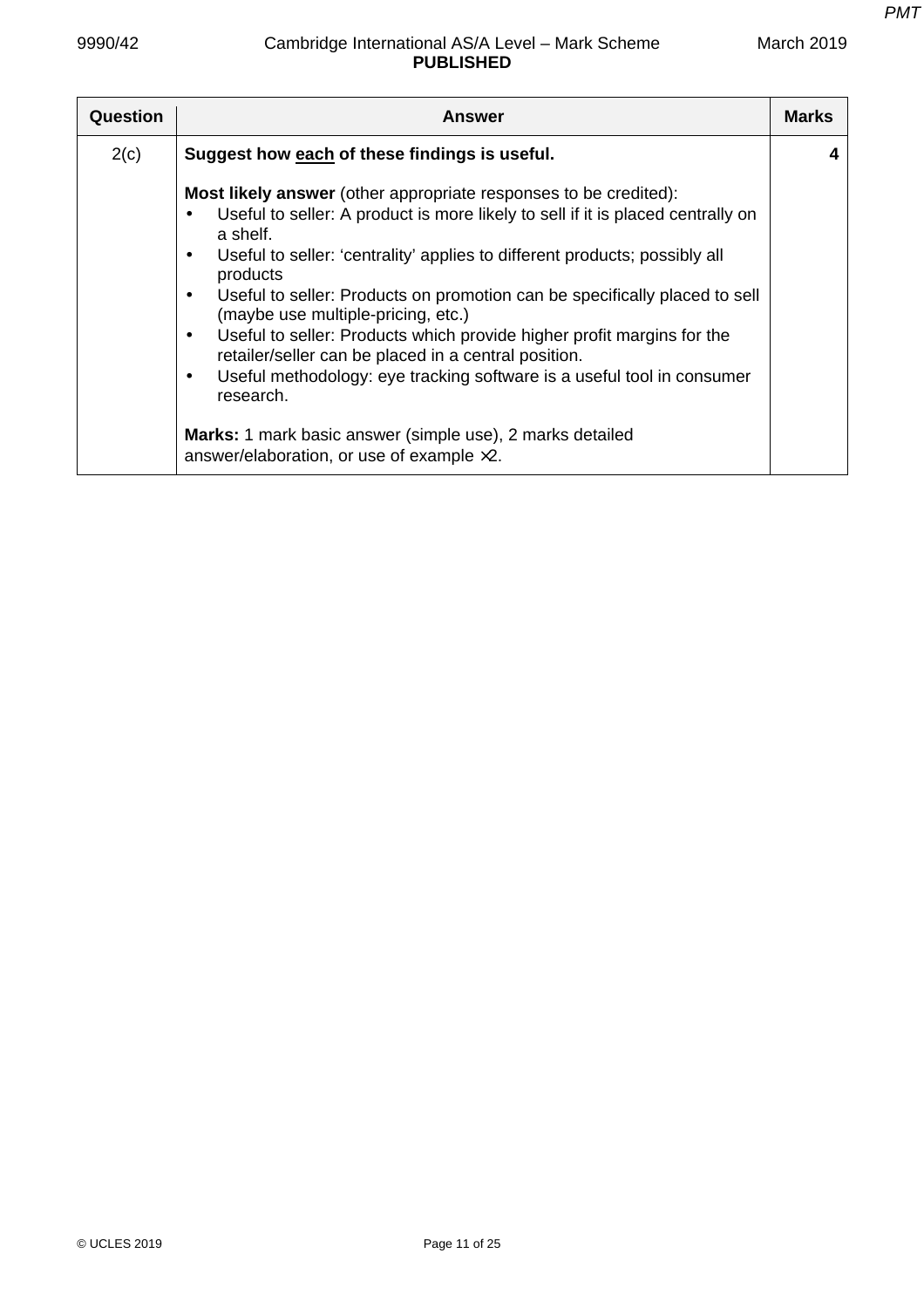| <b>Question</b> | <b>Answer</b>                                                                                                                                                                                                                                                                                                                                                                                                                                                                                                                                                                                                                                                                                                                                                                             | <b>Marks</b> |
|-----------------|-------------------------------------------------------------------------------------------------------------------------------------------------------------------------------------------------------------------------------------------------------------------------------------------------------------------------------------------------------------------------------------------------------------------------------------------------------------------------------------------------------------------------------------------------------------------------------------------------------------------------------------------------------------------------------------------------------------------------------------------------------------------------------------------|--------------|
| 2(d)            | Discuss the advantages and disadvantages of using eye tracking<br>techniques to gather data on consumer behaviour. You should include<br>a conclusion in your answer.                                                                                                                                                                                                                                                                                                                                                                                                                                                                                                                                                                                                                     | 5            |
|                 | Most likely answer (other appropriate responses to be credited, such as<br>eye movement patterns):                                                                                                                                                                                                                                                                                                                                                                                                                                                                                                                                                                                                                                                                                        |              |
|                 | <b>Advantages</b><br>Eye tracking is scientific equipment which is reliable.<br>Data recorded is objective: where the person looks is clear and<br>$\bullet$<br>unambiguous.<br>Data is quantitative and so comparisons can be made between<br>$\bullet$<br>participants and between studies.<br>It provides immediate feedback.<br>$\bullet$<br>It is easy to use requiring no training.<br>$\bullet$                                                                                                                                                                                                                                                                                                                                                                                    |              |
|                 | <b>Disadvantages</b><br>Participants can choose to look in whatever direction they wish – they<br>know their eve movements are being tracked.<br>There may be cultural differences in where people are socialised to<br>$\bullet$<br>look.<br>Data is where the participant has looked but it does not provide an<br>$\bullet$<br>explanation of why that person has looked in a particular direction.<br>Eye tracking is reductionist - product purchase isn't just based on<br>$\bullet$<br>vision; some products smell and touch may be important.<br>It cannot be used with every participant, people with contact lenses or<br>$\bullet$<br>have long eye lashes<br>Eye movement may be subconscious and difficult to control at all times.<br>$\bullet$<br>Data may not be accurate |              |
|                 | <b>Conclusion:</b> any appropriate conclusion drawn from the discussion that has<br>been presented. 1 mark if appropriate.                                                                                                                                                                                                                                                                                                                                                                                                                                                                                                                                                                                                                                                                |              |
|                 | Marks: Question requires discussion. Question always plural of each<br>argument. Question always requires conclusion.<br>1 mark for each strength/weakness (however detailed) and related to<br>the question up to 4 max.<br>1 mark for two strengths unrelated to the question. 1 mark for two<br>$\bullet$<br>weaknesses unrelated to the question.<br>1 mark for conclusion.                                                                                                                                                                                                                                                                                                                                                                                                           |              |
|                 | Note: If three (or more) arguments for one side, best two credited. If<br>strength or weakness only, max 2 marks.                                                                                                                                                                                                                                                                                                                                                                                                                                                                                                                                                                                                                                                                         |              |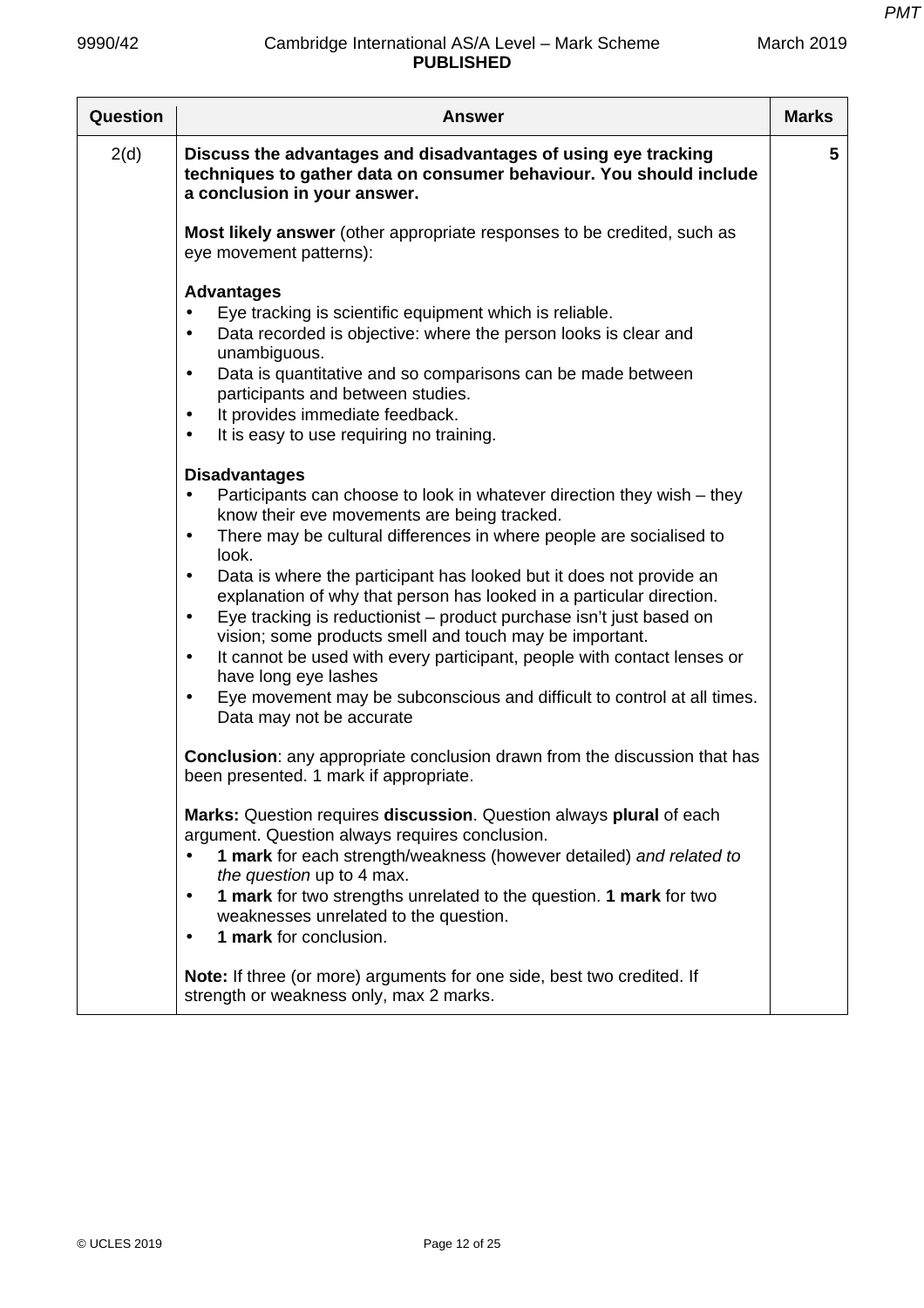| Question | <b>Answer</b>                                                                                                                                                                                                                                                                                                                                                                                                                                                                                                                                                                                                                                                                                                                                               | <b>Marks</b> |
|----------|-------------------------------------------------------------------------------------------------------------------------------------------------------------------------------------------------------------------------------------------------------------------------------------------------------------------------------------------------------------------------------------------------------------------------------------------------------------------------------------------------------------------------------------------------------------------------------------------------------------------------------------------------------------------------------------------------------------------------------------------------------------|--------------|
| 3        | The graph below is from the study by Yokley and Glenwick (1984) on<br>the immunisation of pre-school children.                                                                                                                                                                                                                                                                                                                                                                                                                                                                                                                                                                                                                                              |              |
|          | intervention<br>first<br>second<br>period<br>follow-up period<br>follow-up period<br>30-<br>25-<br>cumulative percentage of 20-<br>children receiving one or more<br>$15 -$<br>inoculations across time periods<br>$10-$<br>5.<br>8<br>9   10   11   12  <br>2<br>з<br>week<br>Key to different conditions<br>___ general prompt<br>– specific prompt<br>----- specific prompt plus increased access.<br>------ specific prompt plus monetary incentive.<br>-- pooled control groups<br>Fig. 3.1                                                                                                                                                                                                                                                            |              |
| 3(a)(i)  | Identify the condition in Fig. 3.1 which showed the most improvement<br>in inoculation rate.<br>Marks: 1 mark for: Most effective was the 'specific prompt plus monetary<br>incentive'.                                                                                                                                                                                                                                                                                                                                                                                                                                                                                                                                                                     | 1            |
| 3(a)(ii) | Identify the condition in Fig. 3.1 which showed the least improvement<br>in inoculation rate.<br>Marks: 1 mark for: Least effective was the 'pooled control groups'.                                                                                                                                                                                                                                                                                                                                                                                                                                                                                                                                                                                        | 1            |
| 3(b)     | Give two differences between the information given to the 'general<br>prompt' group and the 'specific prompt plus monetary incentive'<br>group.<br>Most likely answer (other appropriate responses to be credited):<br>MIG: monetary incentive ('\$175.00 in cash prizes'); GP: no monetary<br>$\bullet$<br>incentive.<br>MIG: details of specific immunisations needed; GP: standardisation<br>$\bullet$<br>immunisation schedule but not inoculations needed<br>MIG named child; GP: no named child.<br>$\bullet$<br>'open for longer hours' is incorrect as this applied to all conditions.<br>$\bullet$<br>Marks: 2 marks for difference (i.e. both sides must be stated for full marks)<br>1 mark if both sides are not stated or merely described. ×2 | 4            |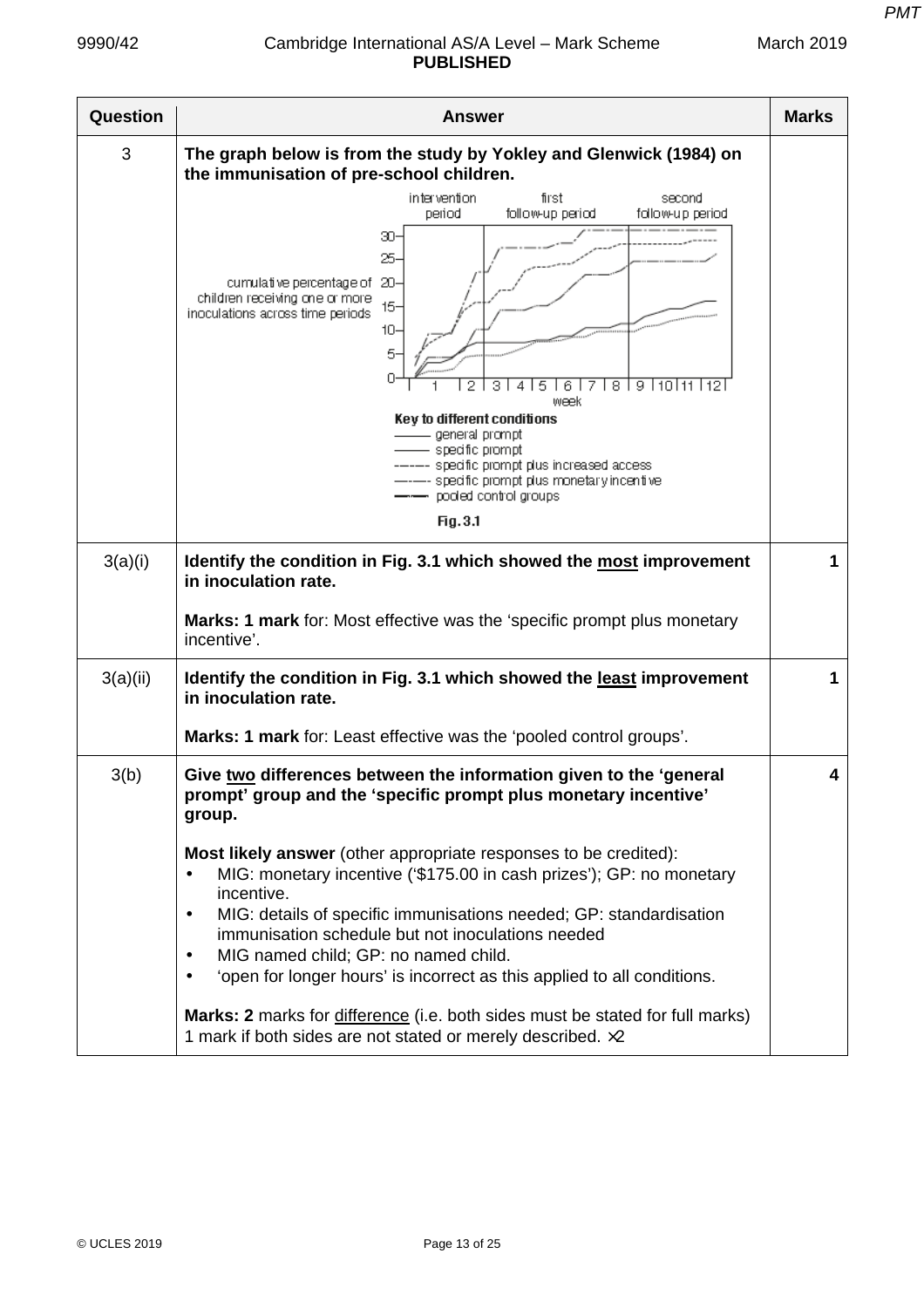| Question | <b>Answer</b>                                                                                                                                                                                                                                                                                                                                                                                | <b>Marks</b>   |
|----------|----------------------------------------------------------------------------------------------------------------------------------------------------------------------------------------------------------------------------------------------------------------------------------------------------------------------------------------------------------------------------------------------|----------------|
| 3(c)(i)  | Identify the two control groups in this study.                                                                                                                                                                                                                                                                                                                                               | $\overline{2}$ |
|          | Contact control group (n=189) telephone contact but no mailing, no<br>$\bullet$<br>prompt information.<br>No-contact control group (n=191) no contact at all.<br>$\bullet$                                                                                                                                                                                                                   |                |
|          | Marks: 1 mark for identification of each control group.<br>Note: 0 marks for 'pooled control groups'. This is repeating the words in the<br>table (stem) showing no knowledge of either of these groups.                                                                                                                                                                                     |                |
| 3(c)(ii) | Suggest why control groups were used in this study.                                                                                                                                                                                                                                                                                                                                          | $\overline{2}$ |
|          | To see if there is a difference between experimental and control groups<br>$\bullet$<br>$(1$ mark)<br>As above, but with elaboration – to test effectiveness of different                                                                                                                                                                                                                    |                |
|          | strategies using non-contact group as a baseline when nothing is done<br>by health authorities (2 marks).                                                                                                                                                                                                                                                                                    |                |
|          | Marks: 1 mark basic answer (simple description of control group), 2 marks<br>detailed answer/elaboration or use of example.                                                                                                                                                                                                                                                                  |                |
| 3(d)     | Discuss the advantages and disadvantages of providing information<br>about health using postal (mailed) prompts. You should include a<br>conclusion in your answer.                                                                                                                                                                                                                          | 5              |
|          | Most likely answer (other appropriate responses to be credited):                                                                                                                                                                                                                                                                                                                             |                |
|          | <b>Advantages</b><br>Information can describe briefly or in more detail; can provide<br>$\bullet$<br>information or induce fear.<br>People can read at their own leisure (in their own home), think about<br>$\bullet$<br>and then make decisions (without pressure from anyone)<br>Prompts about health have been shown to be more effective then no<br>prompts                             |                |
|          | <b>Disadvantages</b><br>People may not receive the mailing or receive it but never read it;<br>$\bullet$<br>people read the information but not act on it (or forget to act on it)<br>people may delay acting (appraisal delay etc re Safer)                                                                                                                                                 |                |
|          | <b>Conclusion:</b> any appropriate conclusion drawn from the discussion that has<br>been presented. 1 mark if appropriate.                                                                                                                                                                                                                                                                   |                |
|          | Marks: Question requires discussion. Question always plural of each<br>argument. Question always requires conclusion.<br>1 mark for each strength/weakness (however detailed) and related to<br>the question up to 4 max.<br>1 mark for two strengths unrelated to the question. 1 mark for two<br>$\bullet$<br>weaknesses unrelated to the question.<br>1 mark for conclusion.<br>$\bullet$ |                |
|          | Note: If three (or more) arguments for one side, best two credited. If<br>strength or weakness only, max 2 marks.                                                                                                                                                                                                                                                                            |                |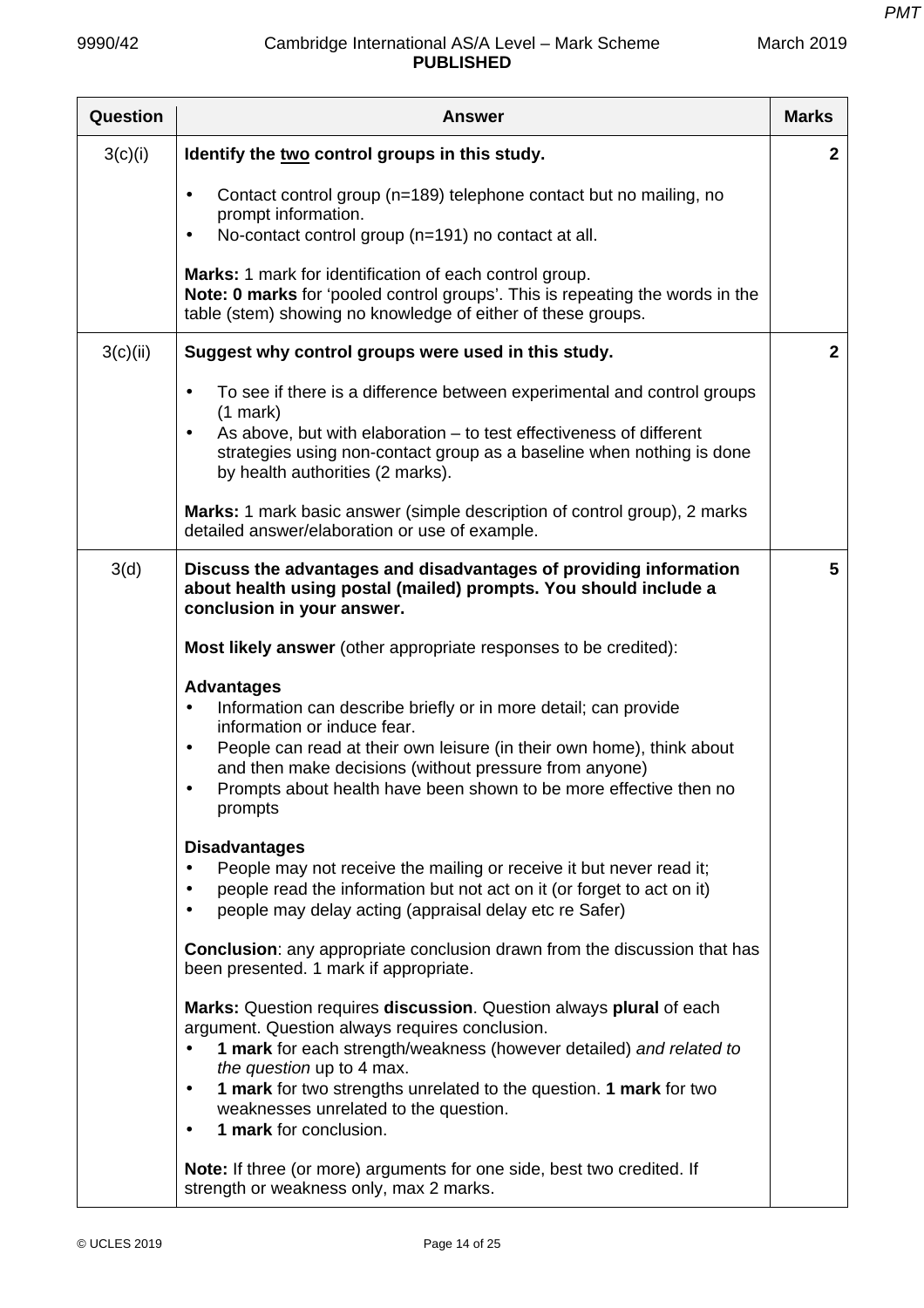| Question | Answer                                                                                                                                                                                                                                                                                                                                                                                                                                                                                                                                                                                    | <b>Marks</b> |
|----------|-------------------------------------------------------------------------------------------------------------------------------------------------------------------------------------------------------------------------------------------------------------------------------------------------------------------------------------------------------------------------------------------------------------------------------------------------------------------------------------------------------------------------------------------------------------------------------------------|--------------|
| 4        | 'I really lack motivation.                                                                                                                                                                                                                                                                                                                                                                                                                                                                                                                                                                |              |
|          | What I need is ERG: existence, relatedness and growth.'                                                                                                                                                                                                                                                                                                                                                                                                                                                                                                                                   |              |
| 4(a)     | Explain what is meant by a 'need theory of motivation'.                                                                                                                                                                                                                                                                                                                                                                                                                                                                                                                                   | $\mathbf{2}$ |
|          | Most likely answer (other appropriate responses to be credited):<br>A need is something that is necessary to live a healthy life. There are<br>essential 'physical' needs for survival such as air, water, food and warmth.<br>There are also 'subjective' needs (the concern here) such as the need to be<br>'social' and to self-actualise. These 'subjective' needs can vary from one<br>culture to another.<br>The syllabus lists three need theories (Maslow, Alderfer and McClelland) so<br>candidates can use examples from any of these to support their answers if<br>they wish. |              |
|          | Marks: 1 mark basic answer (what a need is), 2 marks detailed answer/<br>elaboration/example.                                                                                                                                                                                                                                                                                                                                                                                                                                                                                             |              |
| 4(b)     | Suggest one similarity and one difference between the need theories<br>of Maslow and Alderfer.                                                                                                                                                                                                                                                                                                                                                                                                                                                                                            | 4            |
|          | <b>Most likely answer</b> (other appropriate responses to be credited):                                                                                                                                                                                                                                                                                                                                                                                                                                                                                                                   |              |
|          | Similarity:<br>both are need theories and are needs that must be satisfied.<br>both have similar needs, just different words (e.g. physiological and<br>٠<br>safety = ERG 'existence' needs).                                                                                                                                                                                                                                                                                                                                                                                             |              |
|          | Differences:<br>Maslow has 5 (8) needs, ERG has three needs (elaboration $=$<br>$\bullet$<br>identification of one or more needs)<br>Maslow - person stays at a need until it is fulfilled; ERG - person may<br>٠<br>have more than one need at a time.<br>Maslow – person moves up the hierarchy; ERG – person may revert to<br>$\bullet$<br>accomplish an earlier need (frustration-regression).                                                                                                                                                                                        |              |
|          | <b>Marks: 2</b> marks for difference: 2 marks for similarity (both sides must be<br>stated for full marks) 1 mark if both sides are not stated or merely described.                                                                                                                                                                                                                                                                                                                                                                                                                       |              |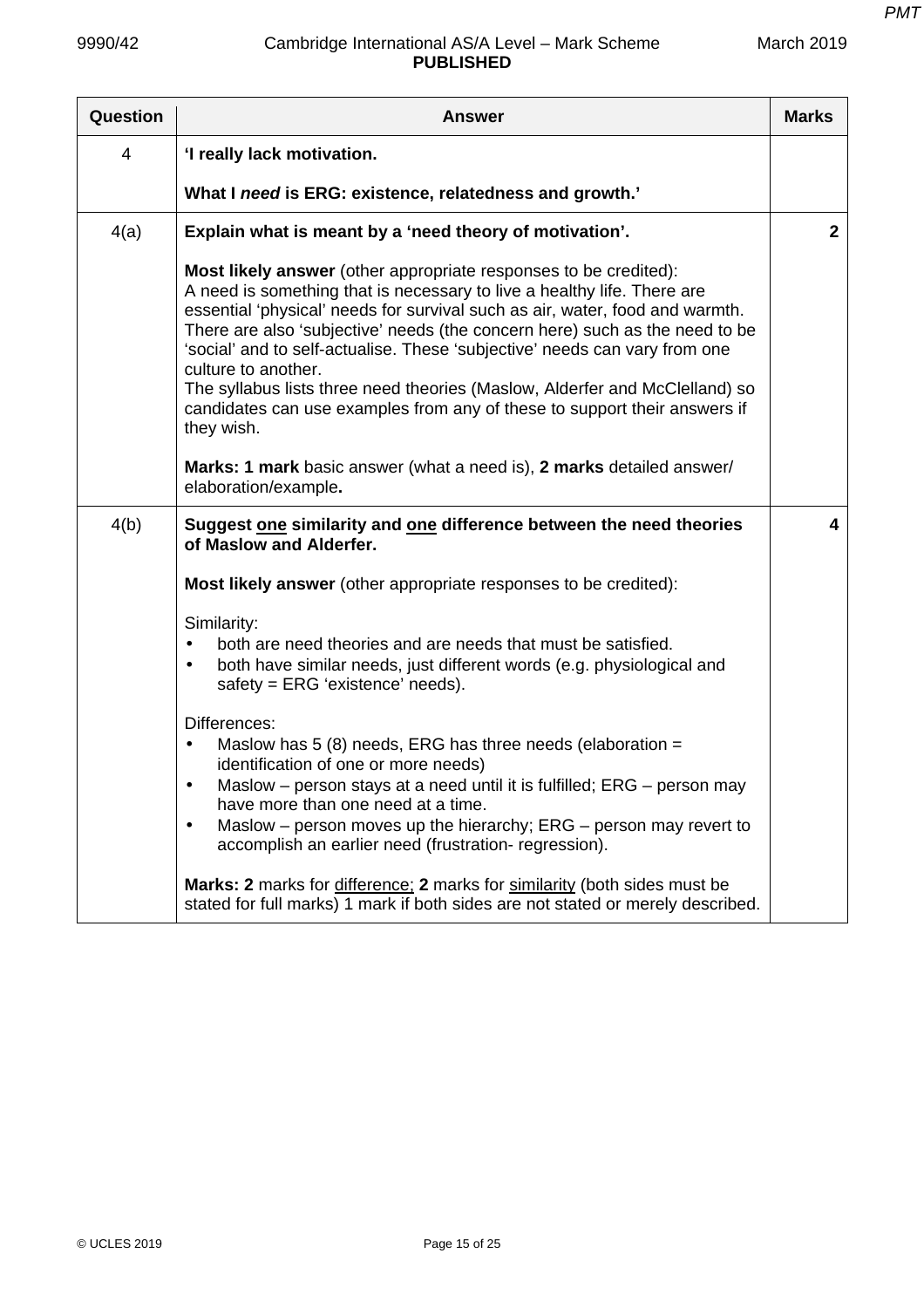| Question | Answer                                                                                                                                                                                                                                                                                                                                                                                                                                                                                                                                                                                                                                                                                                                                                                                                                                                                                                                                                                                                                                                                                                                                                                                                                                                                  | <b>Marks</b> |
|----------|-------------------------------------------------------------------------------------------------------------------------------------------------------------------------------------------------------------------------------------------------------------------------------------------------------------------------------------------------------------------------------------------------------------------------------------------------------------------------------------------------------------------------------------------------------------------------------------------------------------------------------------------------------------------------------------------------------------------------------------------------------------------------------------------------------------------------------------------------------------------------------------------------------------------------------------------------------------------------------------------------------------------------------------------------------------------------------------------------------------------------------------------------------------------------------------------------------------------------------------------------------------------------|--------------|
| 4(c)     | Outline one theory of motivation, other than a need theory.                                                                                                                                                                                                                                                                                                                                                                                                                                                                                                                                                                                                                                                                                                                                                                                                                                                                                                                                                                                                                                                                                                                                                                                                             | 4            |
|          | <b>Most likely answer</b> (other appropriate responses to be credited):<br>Cognitive/rational theories of motivation view workers as rational,<br>decision-making beings who cognitively assess (think about) the costs<br>and benefits before acting.<br>goal-setting theory by Latham and Locke believe that people can be<br>$\bullet$<br>motivated by setting goals and when it is achieved a sense of<br>achievement results. Goal-setting has five principles: Clarity, challenge,<br>commitment, effectiveness and task complexity.<br>The VIE (or expectancy) theory (Vroom, 1964) believes that workers<br>$\bullet$<br>are rational and decision making is guided by potential costs (negative<br>outcomes) and rewards (positive outcomes) $M = E \times I \times V$ or motivation<br>$=$ expectancy $\times$ instrumentality $\times$ valence.<br><b>Equity theory</b> (Adams) When people feel fairly treated they are more<br>$\bullet$<br>likely to be motivated; when they feel unfairly treated they are prone to<br>feelings of disaffection and demotivation. Employees seek to maintain<br>equity between the inputs that they bring to a job and the outcomes that<br>they receive from it against the perceived inputs and outcomes of<br>others. |              |
|          | Marks: 1-2 marks basic answer, 3-4 marks elaboration/example.<br>Note: 0 marks for intrinsic/extrinsic motivation which are not theory.                                                                                                                                                                                                                                                                                                                                                                                                                                                                                                                                                                                                                                                                                                                                                                                                                                                                                                                                                                                                                                                                                                                                 |              |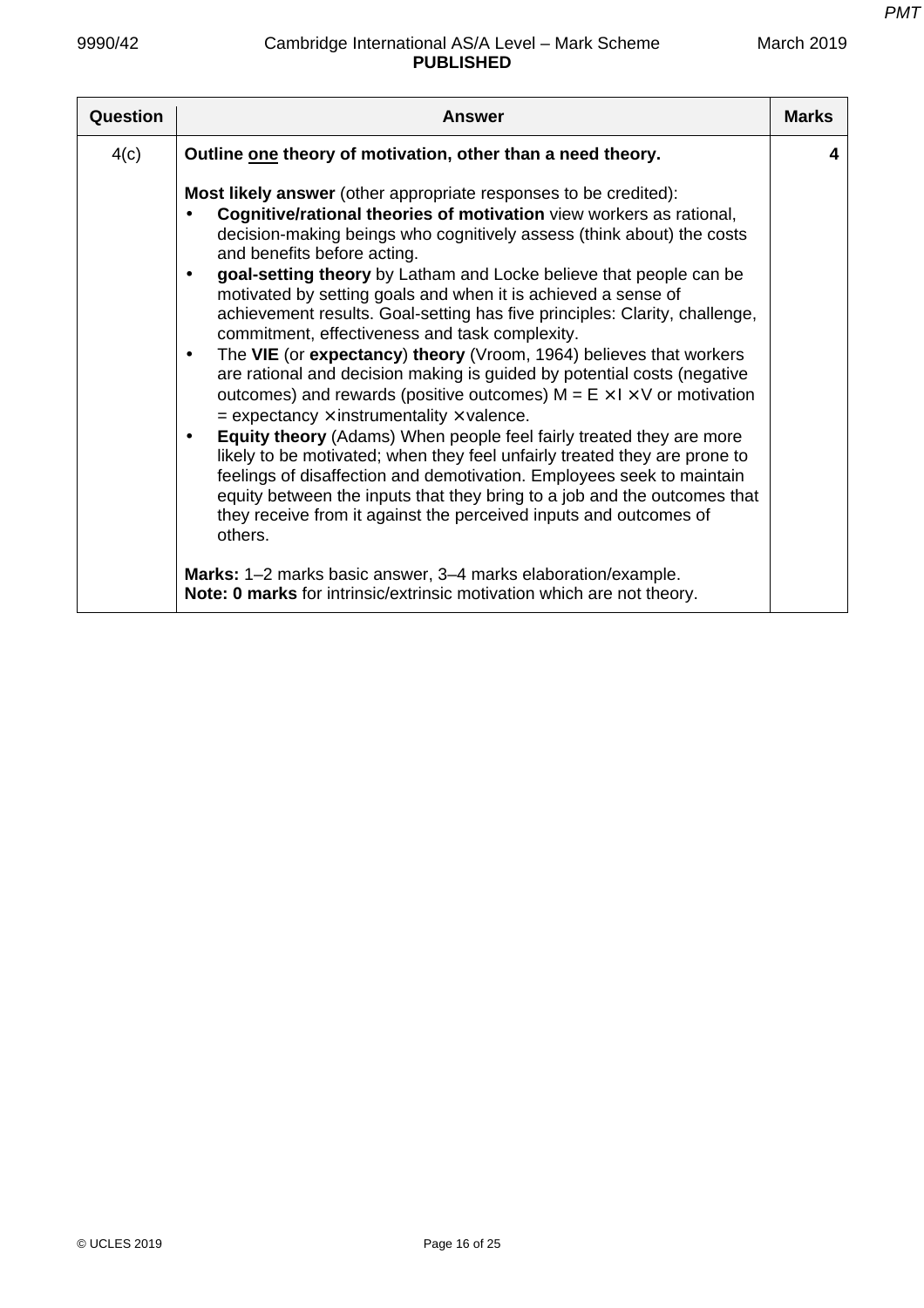| Question | <b>Answer</b>                                                                                                                                                                                                                                                                                                                                                                                                                                                                                                                    | <b>Marks</b> |
|----------|----------------------------------------------------------------------------------------------------------------------------------------------------------------------------------------------------------------------------------------------------------------------------------------------------------------------------------------------------------------------------------------------------------------------------------------------------------------------------------------------------------------------------------|--------------|
| 4(d)     | Discuss the advantages and disadvantages of using self-reports to<br>gather data on need theories of motivation. You should include a<br>conclusion in your answer.                                                                                                                                                                                                                                                                                                                                                              | 5            |
|          | Most likely answer (other appropriate responses to be credited):<br>Self-reports can include questionnaires and interviews.                                                                                                                                                                                                                                                                                                                                                                                                      |              |
|          | <b>Advantages</b><br>Asking people directly means that participants are given the opportunity<br>to express their feelings and explain their behaviour rather than the<br>researcher trying to work out reasons for their behaviour from other<br>methods<br>Relatively large numbers of participants can be done relatively easily.<br>$\bullet$<br>Questionnaires are easy to replicate. Same for telephone interviews.<br>Data can be qualitative, but may also be quantitative depending on type<br>$\bullet$<br>of question |              |
|          | <b>Disadvantages</b><br>Some participants may provide socially desirable responses; not give<br>truthful answers; respond to demand characteristics.<br>Closed/fixed choice questions may force people into choosing answers<br>$\bullet$<br>that do not reflect their true opinion and therefore may lower the validity.<br>Researchers have to be careful about use of leading questions; it could<br>$\bullet$<br>affect the validity of the data collected.                                                                  |              |
|          | <b>Conclusion:</b> any appropriate conclusion drawn from the discussion that has<br>been presented. 1 mark if appropriate.                                                                                                                                                                                                                                                                                                                                                                                                       |              |
|          | Marks: Question requires discussion. Question always plural of each<br>argument. Question always requires conclusion.<br>1 mark for each strength/weakness (however detailed) and related to<br>the question up to 4 max.<br>1 mark for two strengths unrelated to the question. 1 mark for two<br>weaknesses unrelated to the question.<br>1 mark for conclusion.                                                                                                                                                               |              |
|          | Note: If three (or more) arguments for one side, best two credited. If<br>strength or weakness only, max 2 marks.                                                                                                                                                                                                                                                                                                                                                                                                                |              |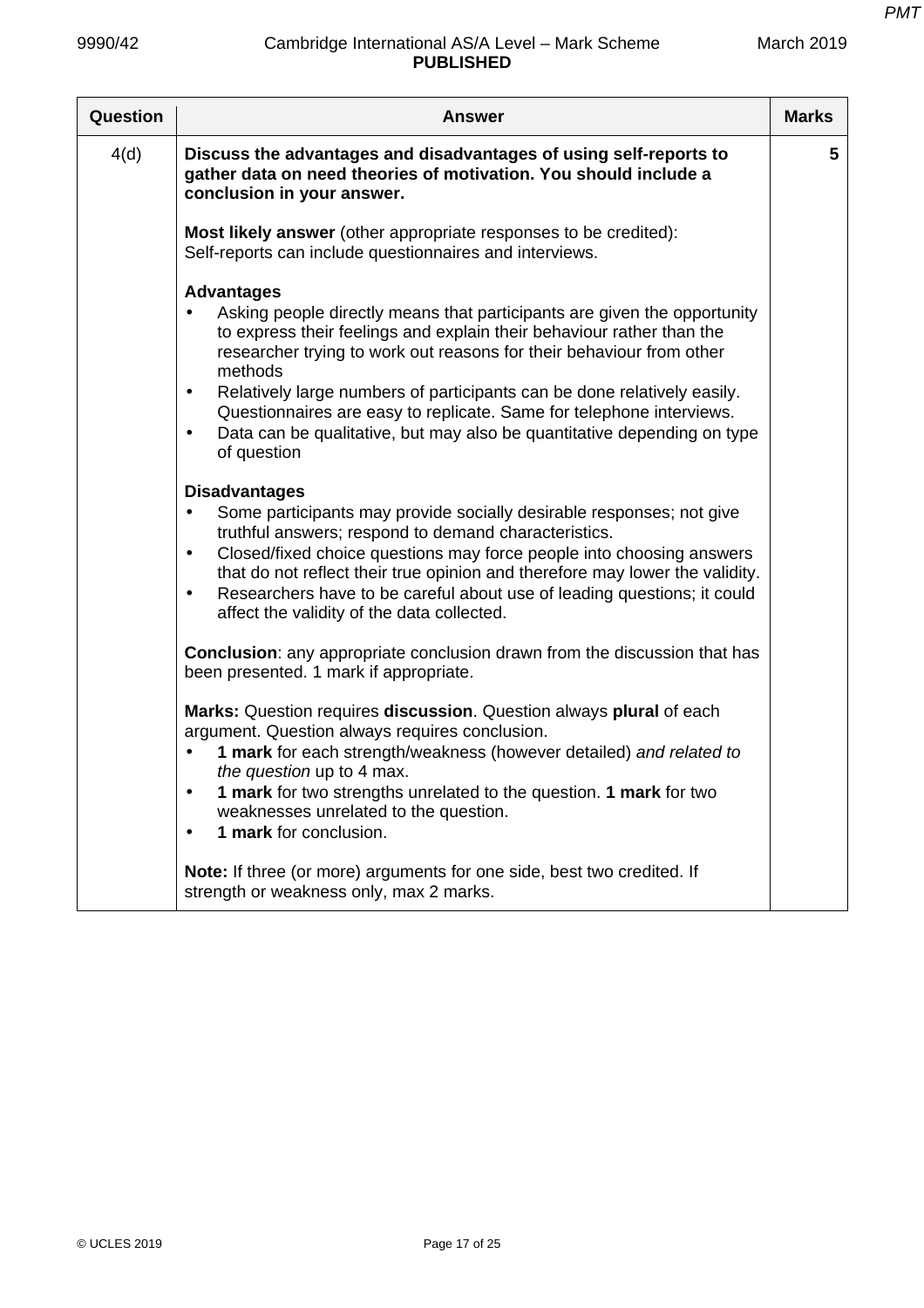| <b>Question</b> | <b>Answer</b>                                                                                                                                                                                                                                                                                                                                                                                                                                                                                                                                                                                                                                                                                          | <b>Marks</b> |
|-----------------|--------------------------------------------------------------------------------------------------------------------------------------------------------------------------------------------------------------------------------------------------------------------------------------------------------------------------------------------------------------------------------------------------------------------------------------------------------------------------------------------------------------------------------------------------------------------------------------------------------------------------------------------------------------------------------------------------------|--------------|
|                 | <b>Section B</b>                                                                                                                                                                                                                                                                                                                                                                                                                                                                                                                                                                                                                                                                                       |              |
| 5(a)            | Design a study using a questionnaire to investigate the characteristics<br>of hoarding behaviour.                                                                                                                                                                                                                                                                                                                                                                                                                                                                                                                                                                                                      | 10           |
|                 | Marks: use generic levels of response Design a study question part (a).<br>Additional: Candidates should design the study showing evidence of<br>design features appropriate to the named method. The named method is:<br>questionnaire.<br>Specific features: Questionnaires/Interviews: type, setting, example<br>questions. Scoring/rating scale, analysis of responses.<br>General features of research methodology: sampling technique and<br>sample, type of data, ethics, reliability, validity, data analysis.                                                                                                                                                                                 |              |
| 5(b)            | Explain the psychological and methodological evidence on which your<br>study is based.                                                                                                                                                                                                                                                                                                                                                                                                                                                                                                                                                                                                                 | 8            |
|                 | Marks: use generic levels of response 'Design a study' question part (b).<br>Note: If only methodological or psychological explanation is provided max 5<br>marks<br>Candidates are expected to explain the reasons for the suggested design in<br>part (a). Explanation should be both psychological and methodological.<br>Psychological to include appropriate theory or research.<br>Additional: candidates are expected to justify their decisions or evidence<br>presented regarding the design made in answer to question part (a).<br>Syllabus: Characteristics of O-C and related disorders: types of and<br>common obsessions, common compulsions, hoarding and body dysmorphic<br>disorder. |              |
|                 | Psychological:<br>Hoarding: (i) accumulation of things that have little or no value. (ii) difficulty<br>in discarding or parting with possessions.<br>Hoarded items: newspapers, magazines, paper and plastic bags, cardboard<br>boxes, photographs, household supplies, etc.<br>Also severe anxiety when attempting to discard items; difficulty categorising<br>or organising possessions; indecision about what to keep or where to put<br>things.<br>Hoarding can also be a part of kleptomania, so this aspect is also legitimate.<br><b>Methodological:</b> explanation of method using general and specific features<br>as above.                                                               |              |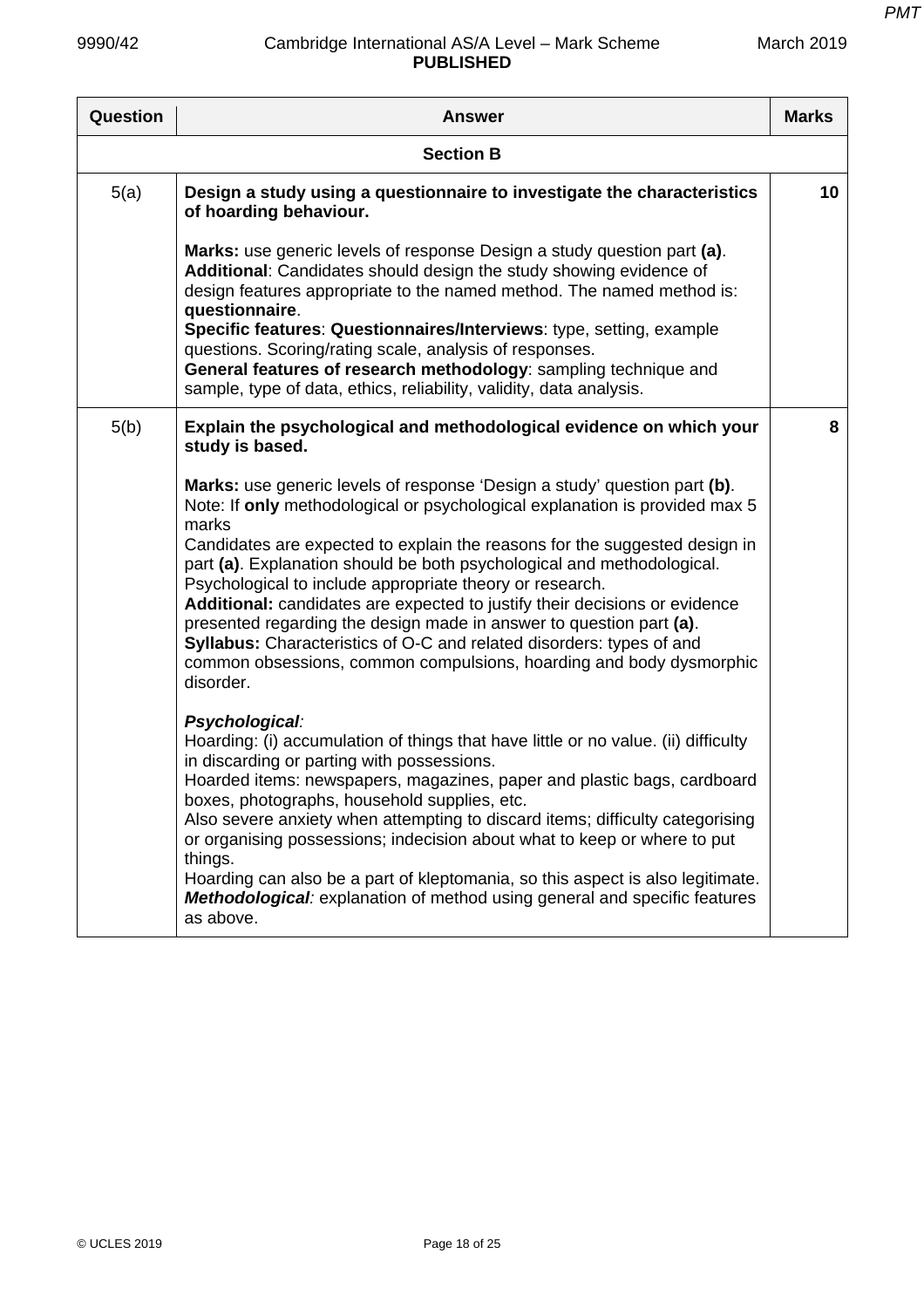| <b>Question</b> | <b>Answer</b>                                                                                                                                                                                                                                                                                                                                                                                                                                                                                                                                                                                                                                                                                                                                                                                                                                                                | <b>Marks</b>    |
|-----------------|------------------------------------------------------------------------------------------------------------------------------------------------------------------------------------------------------------------------------------------------------------------------------------------------------------------------------------------------------------------------------------------------------------------------------------------------------------------------------------------------------------------------------------------------------------------------------------------------------------------------------------------------------------------------------------------------------------------------------------------------------------------------------------------------------------------------------------------------------------------------------|-----------------|
| 6(a)            | Three decision-making strategies are compensatory, non-<br>compensatory or partially compensatory.                                                                                                                                                                                                                                                                                                                                                                                                                                                                                                                                                                                                                                                                                                                                                                           | 10 <sup>°</sup> |
|                 | Design a study to investigate which decision-making strategies people<br>apply when buying a new mobile (cell) phone.                                                                                                                                                                                                                                                                                                                                                                                                                                                                                                                                                                                                                                                                                                                                                        |                 |
|                 | Marks: use generic levels of response Design a study question part (a).<br>Additional: Candidates should design the study showing evidence of<br>design features appropriate to the named method. The named method is:<br>any appropriate method.                                                                                                                                                                                                                                                                                                                                                                                                                                                                                                                                                                                                                            |                 |
|                 | <b>Specific features:</b><br>Experiments: type, IV, DV, controls, experimental design.<br><b>Observations:</b> type, setting, response categories, sampling frame,<br>$\bullet$<br>number of observers.<br>Questionnaires/Interviews: type, setting, example questions.<br>$\bullet$<br>Scoring/rating scale, analysis of responses.                                                                                                                                                                                                                                                                                                                                                                                                                                                                                                                                         |                 |
|                 | General features of research methodology: sampling technique and<br>sample, type of data, ethics, reliability, validity, data analysis.                                                                                                                                                                                                                                                                                                                                                                                                                                                                                                                                                                                                                                                                                                                                      |                 |
| 6(b)            | Explain the psychological and methodological evidence on which your<br>study is based.<br>Marks: use generic levels of response 'Design a study' question part (b).                                                                                                                                                                                                                                                                                                                                                                                                                                                                                                                                                                                                                                                                                                          | 8               |
|                 | Note: If only methodological or psychological explanation is provided max 5<br>marks<br>Candidates are expected to explain the reasons for the suggested design in<br>part (a). Explanation should be both psychological and methodological.<br>Psychological to include appropriate theory or research.<br>Additional: candidates are expected to justify their decisions or evidence<br>presented regarding the design made in answer to question part (a).<br>Syllabus: strategies: compensatory, non-compensatory and partially<br>compensatory                                                                                                                                                                                                                                                                                                                          |                 |
|                 | Psychological:<br>Quote from study: In compensatory choice models, the overall value<br>(utility) of a brand is a weighted average of the brand's position on some set<br>of attributes, where the weights measure attribute importances. Consumers<br>make a rational choice and, select the brand with the highest overall utility.<br>Non-compensatory decision making essentially shortcuts the<br>compensatory process to make the decision making process easier.<br>Consumers consider attributes sequentially and benefits on some attributes<br>may not overbalance shortfalls on others. For example, Satisficing is a non-<br>compensatory decision strategy in which we select the first adequate option,<br>failing to explore or consider the entire set of options.<br>Methodological: explanation of method using general and specific features<br>as above. |                 |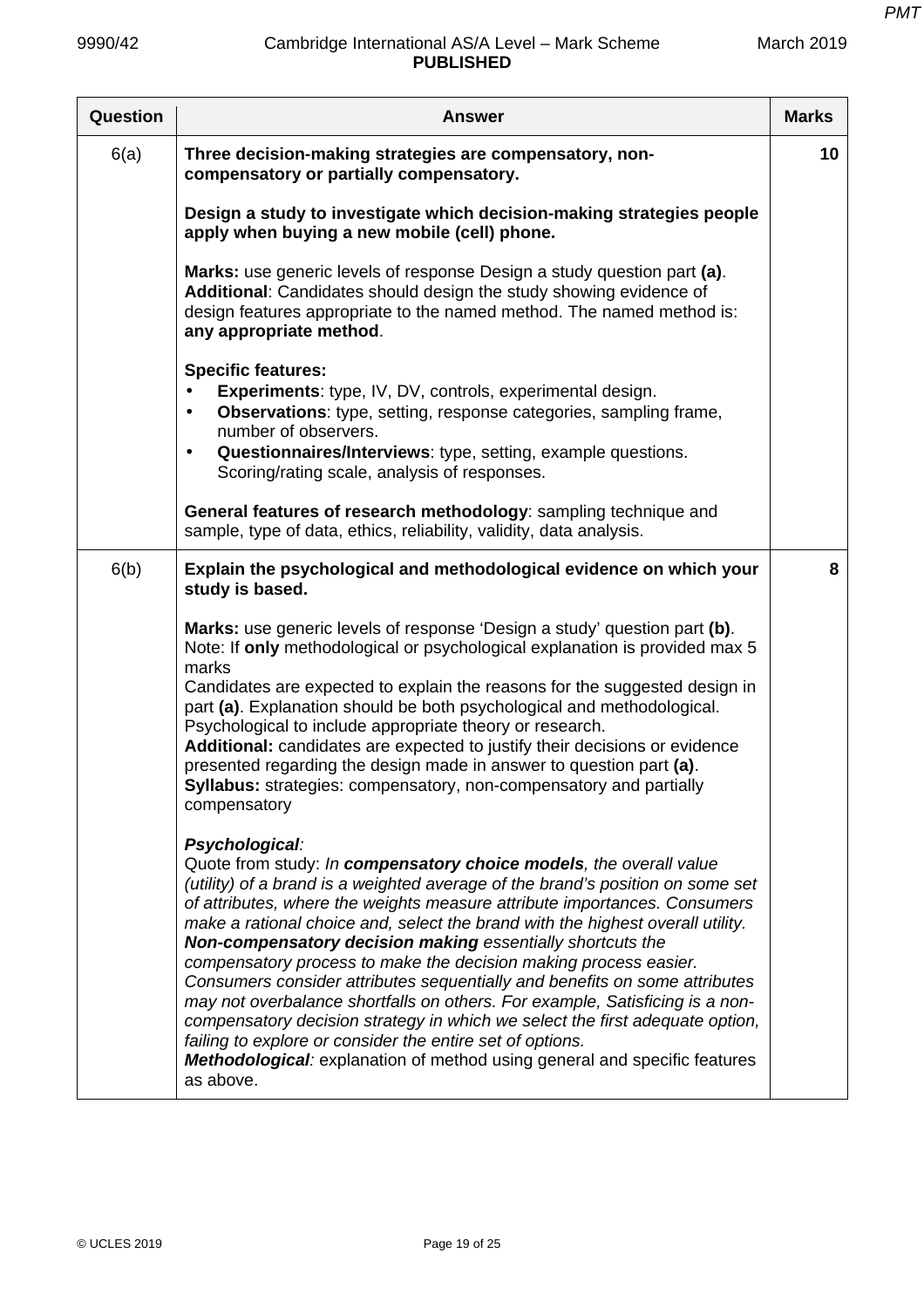| Question | Answer                                                                                                                                                                                                                                                                                                                                                                                                                                                                                                                                                                                                                                      | <b>Marks</b> |
|----------|---------------------------------------------------------------------------------------------------------------------------------------------------------------------------------------------------------------------------------------------------------------------------------------------------------------------------------------------------------------------------------------------------------------------------------------------------------------------------------------------------------------------------------------------------------------------------------------------------------------------------------------------|--------------|
| 7(a)     | Design a field experiment to investigate the effectiveness of a reward<br>system to reduce the number of accidents in school science lessons.                                                                                                                                                                                                                                                                                                                                                                                                                                                                                               | 10           |
|          | Marks: use generic levels of response Design a study question part (a).<br>Additional: Candidates should design the study showing evidence of<br>design features appropriate to the named method. The named method is:<br>any appropriate method but must include fear arousal campaign.<br>Specific features: Experiments: type, IV, DV, controls, experimental<br>design.<br>General features of research methodology: sampling technique and<br>sample, type of data, ethics, reliability, validity, data analysis.                                                                                                                      |              |
| 7(b)     | Explain the psychological and methodological evidence on which your<br>study is based.                                                                                                                                                                                                                                                                                                                                                                                                                                                                                                                                                      | 8            |
|          | Marks: use generic levels of response 'Design a study' question part (b).<br>Note: If only methodological or psychological explanation is provided max 5<br>marks<br>Candidates are expected to explain the reasons for the suggested design in<br>part (a). Explanation should be both psychological and methodological.<br>Psychological to include appropriate theory or research.<br>Additional: candidates are expected to justify their decisions or evidence<br>presented regarding the design made in answer to question part (a).<br>Syllabus: health promo in schools, worksites and communities; worksites<br>(Fox et al., 1987) |              |
|          | Psychological:<br>Fox et al. (1987) use a token economy system to reduce accidents in the<br>workplace.<br>Operant conditioning could also be used, with positive reinforcement being<br>applied to increase safety behaviour.<br>Note: the question states reward system, so positive punishment would be<br>inappropriate.<br><b>Methodological:</b> explanation of method using general and specific features<br>as above.                                                                                                                                                                                                               |              |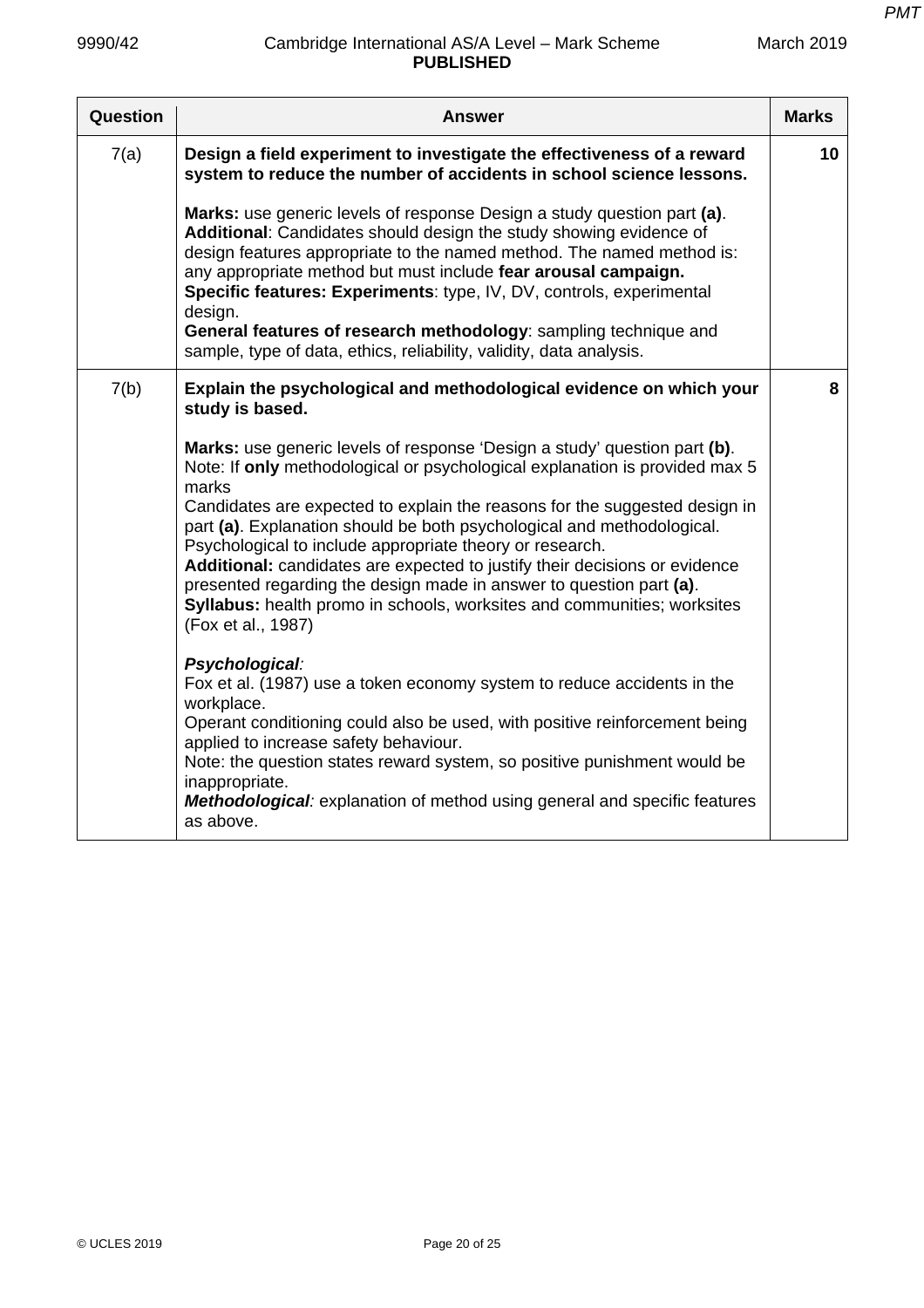| Question | <b>Answer</b>                                                                                                                                                                                                                                                                                                                                                                                                                                                                                                                                                                                                                                                                                                                                                                                                                                                                                                                                                                                                                                                                                                                                                                                                                                                                                                                                                                                                                                                                                                                                | <b>Marks</b> |
|----------|----------------------------------------------------------------------------------------------------------------------------------------------------------------------------------------------------------------------------------------------------------------------------------------------------------------------------------------------------------------------------------------------------------------------------------------------------------------------------------------------------------------------------------------------------------------------------------------------------------------------------------------------------------------------------------------------------------------------------------------------------------------------------------------------------------------------------------------------------------------------------------------------------------------------------------------------------------------------------------------------------------------------------------------------------------------------------------------------------------------------------------------------------------------------------------------------------------------------------------------------------------------------------------------------------------------------------------------------------------------------------------------------------------------------------------------------------------------------------------------------------------------------------------------------|--------------|
| 8(a)     | One cognitive limitation/error in group decision-making is a 'sin of<br>commission'.<br>Design a study using observation to investigate whether a group of<br>managers makes a 'sin of commission' when making a group decision<br>about buying new computers.<br>Marks: use generic levels of response Design a study question part (a).<br>Additional: Candidates should design the study showing evidence of<br>design features appropriate to the named method. The named method is:<br>observation.<br>Specific features: Observations: type, setting, response categories,<br>sampling frame, number of observers.<br>General features of research methodology: sampling technique and                                                                                                                                                                                                                                                                                                                                                                                                                                                                                                                                                                                                                                                                                                                                                                                                                                                 | 10           |
|          | sample, type of data, ethics, reliability, validity, data analysis.                                                                                                                                                                                                                                                                                                                                                                                                                                                                                                                                                                                                                                                                                                                                                                                                                                                                                                                                                                                                                                                                                                                                                                                                                                                                                                                                                                                                                                                                          |              |
| 8(b)     | Explain the psychological and methodological evidence on which your<br>study is based.<br>Marks: use generic levels of response 'Design a study' question part (b).<br>Note: If only methodological or psychological explanation is provided max 5<br>marks<br>Candidates are expected to explain the reasons for the suggested design in<br>part (a). Explanation should be both psychological and methodological.<br>Psychological to include appropriate theory or research.<br>Additional: candidates are expected to justify their decisions or evidence<br>presented regarding the design made in answer to question part (a).<br>Syllabus: cognitive limitations and errors (Forsyth, 2006)<br>Psychological:<br>From study: Sins of commission include the misuse, abuse and/or<br>inappropriate use of information.<br><b>Belief perseverance</b> A group utilises information in their decision-making<br>that has already been deemed inaccurate.<br>Sunk cost bias A group remains committed to a given plan primarily due to<br>the investment already made in that plan, regardless of how inefficient<br>and/or ineffective it may have become.<br><b>Extra-evidentiary bias</b> A group choosing to use some information despite<br>having been told it should be ignored.<br><b>Hindsight bias</b> Group members falsely over-estimate the accuracy of<br>and/or the relevance of their past knowledge of a given outcome.<br><b>Methodological:</b> explanation of method using general and specific features<br>as above. | 8            |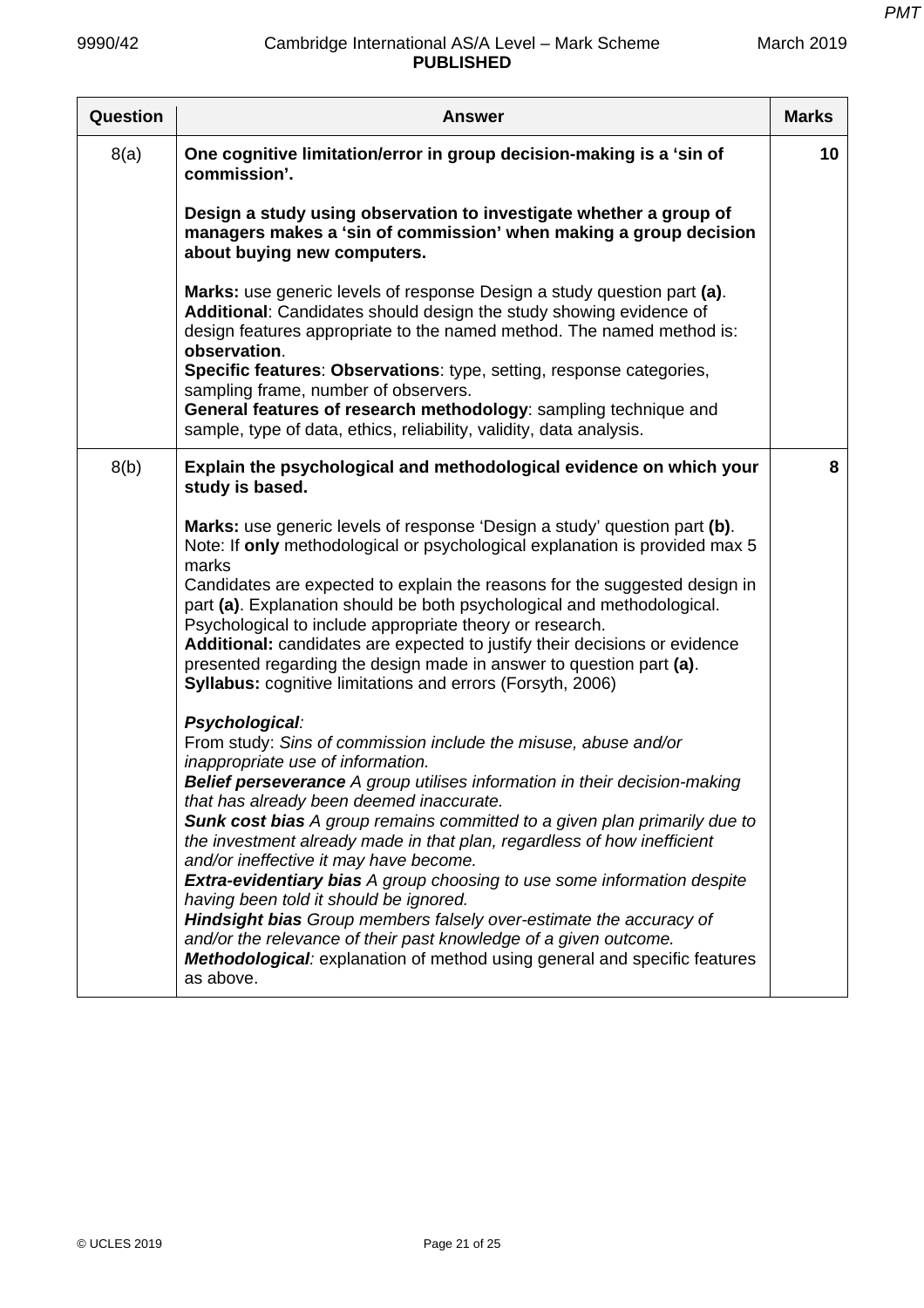| Question | <b>Answer</b>                                                                                                                                                                                                                                                                                                                                                                                                                                                                                                                                                                                                                                                                                      | <b>Marks</b> |
|----------|----------------------------------------------------------------------------------------------------------------------------------------------------------------------------------------------------------------------------------------------------------------------------------------------------------------------------------------------------------------------------------------------------------------------------------------------------------------------------------------------------------------------------------------------------------------------------------------------------------------------------------------------------------------------------------------------------|--------------|
|          | <b>Section C</b>                                                                                                                                                                                                                                                                                                                                                                                                                                                                                                                                                                                                                                                                                   |              |
| 9        | 'A case study of a person with schizophrenia will reveal more about<br>the disorder than any other method.'                                                                                                                                                                                                                                                                                                                                                                                                                                                                                                                                                                                        | 12           |
|          | To what extent do you agree with this statement? Use examples of<br>research you have studied to support your answer.                                                                                                                                                                                                                                                                                                                                                                                                                                                                                                                                                                              |              |
|          | Marks: use generic levels of response in table C.<br><b>Syllabus:</b> definitions, types, examples and case studies of schizophrenia<br>and psychotic disorders<br>Most likely (any other appropriate responses should be credited):                                                                                                                                                                                                                                                                                                                                                                                                                                                               |              |
|          | For:<br>A case study allows a focus on an individual in depth, perhaps over<br>$\bullet$<br>time and using a range of different methods.<br>Far more can be known about the specific problems, and how it affects<br>$\bullet$<br>the life of that person.<br>A range of tests, techniques and methods can be used as appropriate.<br>$\bullet$<br><b>Against:</b><br>It is a study of one person whose problems might be unique<br>$\bullet$<br>Generalising to others from one person is restricted; everyone's<br>$\bullet$<br>problems might be different.<br>What is needed is to find what those with the disorder have in common<br>$\bullet$<br>and this cannot be done with a case study. |              |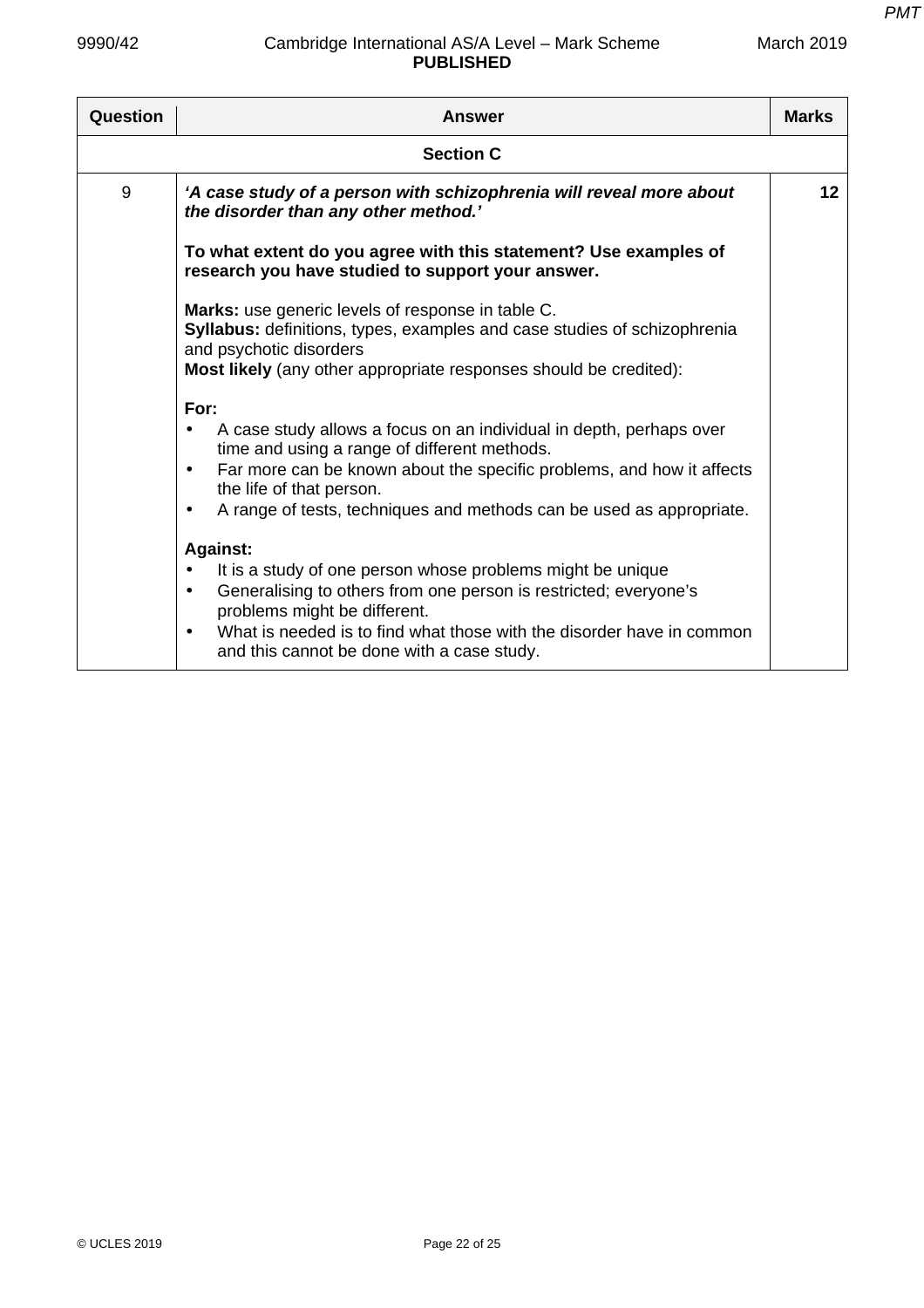| Question | <b>Answer</b>                                                                                                                                                                                                                                                                                                                                                                                                                                                                                                                                                                                                                                                                                                                                                                             | <b>Marks</b> |
|----------|-------------------------------------------------------------------------------------------------------------------------------------------------------------------------------------------------------------------------------------------------------------------------------------------------------------------------------------------------------------------------------------------------------------------------------------------------------------------------------------------------------------------------------------------------------------------------------------------------------------------------------------------------------------------------------------------------------------------------------------------------------------------------------------------|--------------|
| 10       | 'Wrapping a gift is irrelevant: it is what is inside that is important.'                                                                                                                                                                                                                                                                                                                                                                                                                                                                                                                                                                                                                                                                                                                  | 12           |
|          | To what extent do you agree with this statement? Use examples of<br>research you have studied to support your answer.                                                                                                                                                                                                                                                                                                                                                                                                                                                                                                                                                                                                                                                                     |              |
|          | Marks: use generic levels of response in table C.<br><b>Syllabus:</b> gift wrapping (Porublev et al., 2009)<br>Most likely (any other appropriate responses should be credited):                                                                                                                                                                                                                                                                                                                                                                                                                                                                                                                                                                                                          |              |
|          | For:<br>Wrapping a gift creates expectation of what is inside<br>Wrapping a gift shows attention to detail; that the person giving the gift<br>cares.<br>Quote 'Wrapping a gift meets individual and social expectations of what<br>a gift should look like'.<br>Wrapping a gift can create a positive impression in a recipient being<br>$\bullet$<br>met for the first time.                                                                                                                                                                                                                                                                                                                                                                                                            |              |
|          | <b>Against:</b><br>Wrapping a gift might create an expectation of what is inside and if that<br>expectation isn't met the recipient may be disappointed.<br>It is the thought that counts. A gift, however wrapped, is better than no<br>$\bullet$<br>gift at all.<br>A plain gift wrapping may create initial disappointment, leading to higher<br>$\bullet$<br>than average pleasure when the actual gift is revealed.<br>Quote 'A naked gift can be acceptable in some circumstances and not<br>$\bullet$<br>acceptable in other circumstances, depending on the context of the<br>exchange. For example, a naked gift can indicate the low worth of<br>relationship (between the giver and the receiver) or that the giver has<br>an unwillingness to personally invest in the gift.' |              |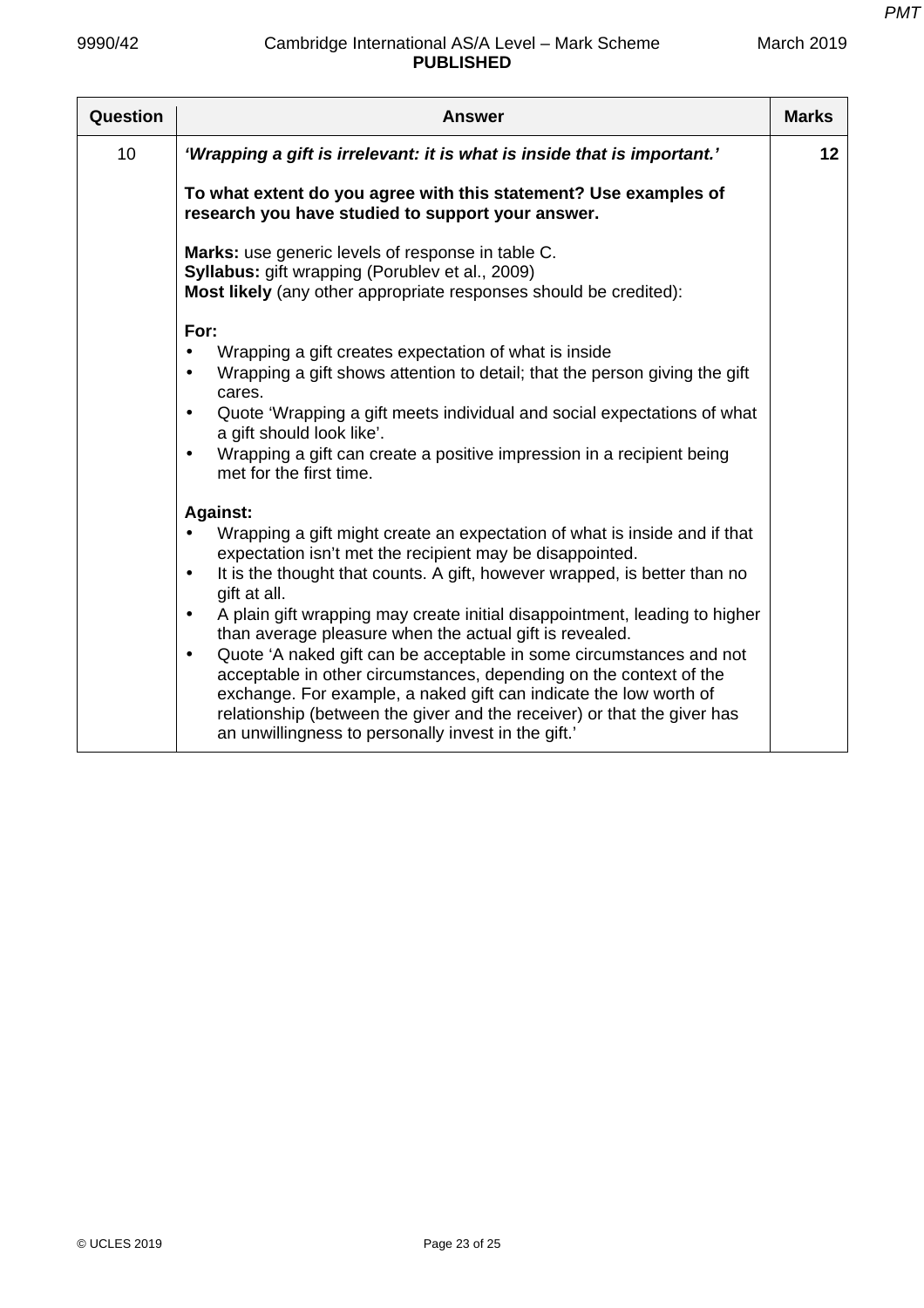| Question | <b>Answer</b>                                                                                                                                                                                                                                                                                                                     | <b>Marks</b> |
|----------|-----------------------------------------------------------------------------------------------------------------------------------------------------------------------------------------------------------------------------------------------------------------------------------------------------------------------------------|--------------|
| 11       | 'Providing information is the best way to promote health.'                                                                                                                                                                                                                                                                        | $12 \,$      |
|          | To what extent do you agree with this statement? Use examples of<br>research you have studied to support your answer.                                                                                                                                                                                                             |              |
|          | Marks: use generic levels of response in table C.<br>Syllabus: fear arousal (Janis and Feshbach, 1953; Cowpe, 1989)<br>Most likely (any other appropriate responses should be credited):                                                                                                                                          |              |
|          | For:<br>Some studies (e.g. Janis and Feshbach, 1953) show that moderate fear<br>is more effective.<br>There are alternative ways in which health can be promoted, such as<br>$\bullet$<br>providing information.<br>The study by Cowpe (1989) found that combining fear arousal and<br>٠<br>providing information was successful. |              |
|          | Against:<br>Some studies (e.g. Leventhal et al., 1967) show that 'high fear' is more<br>٠<br>effective.<br>Too little fear arousal will have no effect at all.<br>$\bullet$<br>Fear can also act as a cue to action (health belief Model)<br>٠                                                                                    |              |